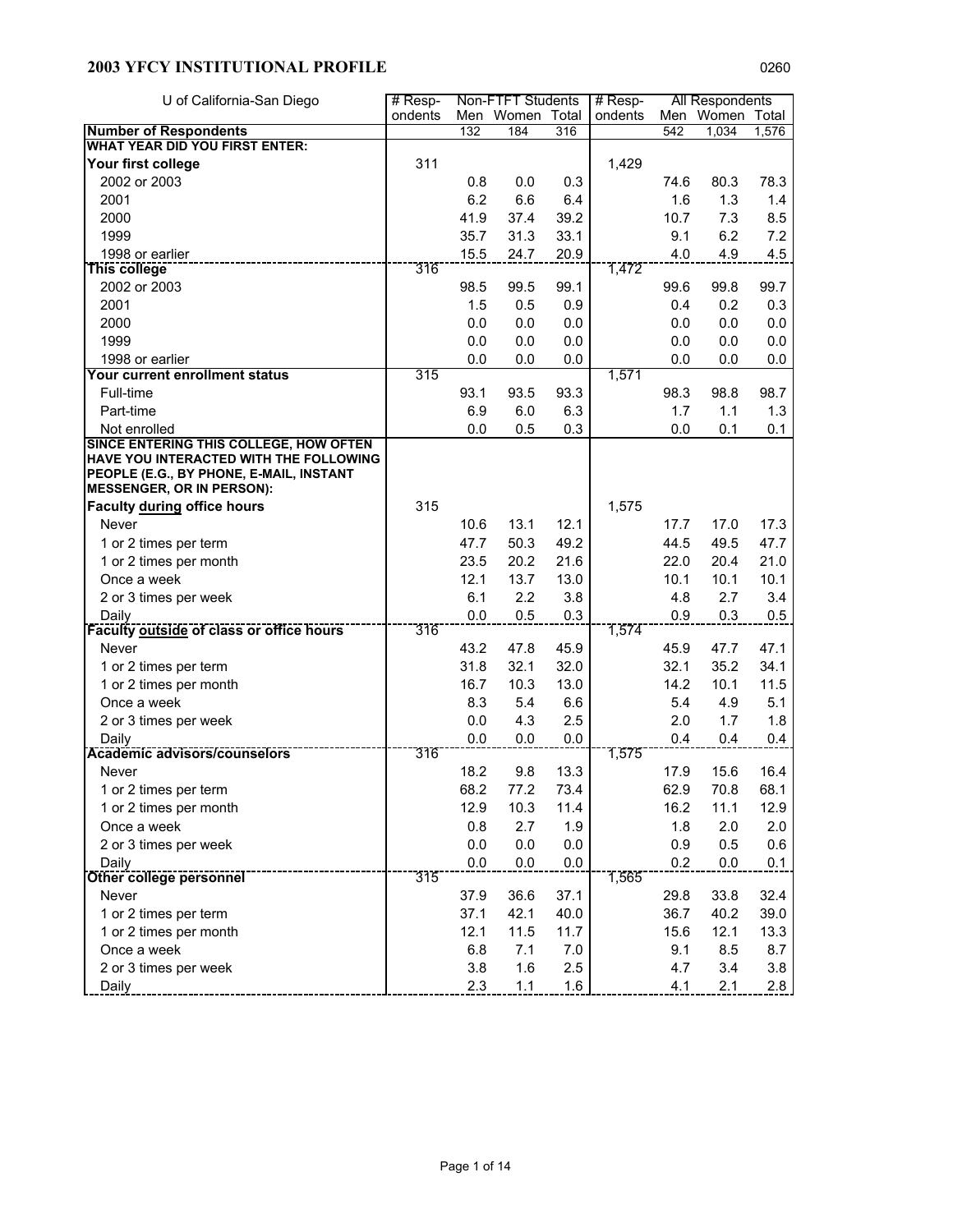| U of California-San Diego                                                        | $#$ Resp- |      | Non-FTFT Students |      | $#$ Resp- |      | All Respondents |      |
|----------------------------------------------------------------------------------|-----------|------|-------------------|------|-----------|------|-----------------|------|
|                                                                                  | ondents   |      | Men Women Total   |      | ondents   |      | Men Women Total |      |
| SINCE ENTERING THIS COLLEGE, HOW OFTEN                                           |           |      |                   |      |           |      |                 |      |
| HAVE YOU INTERACTED WITH THE FOLLOWING                                           |           |      |                   |      |           |      |                 |      |
| PEOPLE (E.G., BY PHONE, E-MAIL, INSTANT<br><b>MESSENGER, OR IN PERSON):</b>      |           |      |                   |      |           |      |                 |      |
| <b>Close friends at this institution</b>                                         | 314       |      |                   |      |           |      |                 |      |
|                                                                                  |           |      |                   |      | 1,570     |      |                 |      |
| Never                                                                            |           | 6.8  | 15.4              | 11.8 |           | 5.0  | 4.9             | 4.9  |
| 1 or 2 times per term                                                            |           | 7.6  | 7.7               | 7.6  |           | 3.9  | 4.0             | 3.9  |
| 1 or 2 times per month                                                           |           | 5.3  | 7.7               | 6.7  |           | 5.4  | 5.0             | 5.1  |
| Once a week                                                                      |           | 12.1 | 8.8               | 10.2 |           | 8.3  | 6.0             | 6.8  |
| 2 or 3 times per week                                                            |           | 24.2 | 22.0              | 22.9 |           | 16.5 | 15.1            | 15.6 |
| Daily                                                                            |           | 43.9 | 38.5              | 40.8 |           | 60.9 | 65.0            | 63.6 |
| <b>Close friends not at this institution</b>                                     | 316       |      |                   |      | 1,575     |      |                 |      |
| Never                                                                            |           | 3.0  | 2.2               | 2.5  |           | 5.4  | 2.7             | 3.6  |
| 1 or 2 times per term                                                            |           | 9.8  | 10.3              | 10.1 |           | 14.2 | 12.5            | 13.1 |
| 1 or 2 times per month                                                           |           | 17.4 | 14.1              | 15.5 |           | 14.8 | 15.2            | 15.0 |
| Once a week                                                                      |           | 15.9 | 14.1              | 14.9 |           | 15.2 | 14.5            | 14.7 |
| 2 or 3 times per week                                                            |           | 29.5 | 23.9              | 26.3 |           | 22.0 | 22.7            | 22.5 |
| Daily                                                                            |           | 24.2 | 35.3              | 30.7 |           | 28.5 | 32.4            | 31.0 |
| Your family                                                                      | 316       |      |                   |      | 1,573     |      |                 |      |
| Never                                                                            |           | 4.5  | 2.7               | 3.5  |           | 2.0  | 1.4             | 1.6  |
| 1 or 2 times per term                                                            |           | 9.8  | 9.2               | 9.5  |           | 13.3 | 10.4            | 11.4 |
| 1 or 2 times per month                                                           |           | 17.4 | 13.6              | 15.2 |           | 18.9 | 12.4            | 14.6 |
| Once a week                                                                      |           | 17.4 | 15.8              | 16.5 |           | 20.5 | 18.3            | 19.1 |
| 2 or 3 times per week                                                            |           | 21.2 | 26.6              | 24.4 |           | 24.6 | 29.5            | 27.8 |
| Daily                                                                            |           | 29.5 | 32.1              | 31.0 |           | 20.7 | 28.1            | 25.6 |
| Students reporting they were "satisfied"<br>or "very satisfied" with each of the |           |      |                   |      |           |      |                 |      |
| following at this institution [1]                                                |           |      |                   |      |           |      |                 |      |
| <b>Classroom facilities</b>                                                      | 309       | 72.3 | 70.4              | 71.2 | 1,558     | 75.6 | 67.7            | 70.4 |
| Computer facilities                                                              | 284       | 71.5 | 70.8              | 71.1 | 1,341     | 73.1 | 74.4            | 73.9 |
| Library facilities and services                                                  | 303       | 86.6 | 86.9              | 86.8 | 1,503     | 83.8 | 86.8            | 85.8 |
| Tutoring or other academic assistance                                            | 172       | 44.9 | 45.7              | 45.3 | 879       | 53.8 | 57.9            | 56.5 |
| Academic advising                                                                | 278       | 51.8 | 59.6              | 56.5 | 1,366     | 58.2 | 58.1            | 58.1 |
| Student housing facilities                                                       | 87        | 23.3 | 38.6              | 31.0 | 1,207     | 54.7 | 60.8            | 58.7 |
| Financial aid services                                                           | 213       | 58.5 | 58.0              | 58.2 | 1,052     | 52.9 | 51.7            | 52.1 |
| Student health center/services                                                   | 177       | 67.1 | 71.0              | 69.5 | 972       | 63.4 | 66.4            | 65.4 |
| Psychological counseling services                                                | 63        | 48.3 | 44.1              | 46.0 | 286       | 41.7 | 48.5            | 45.8 |
| <b>Recreational facilities</b>                                                   | 210       | 81.7 | 76.1              | 78.6 | 1,342     | 84.8 | 83.0            | 83.6 |
| Orientation for new students                                                     | 277       | 47.9 | 53.1              | 50.9 | 1,507     | 55.6 | 60.9            | 59.1 |
| Are you: [2]                                                                     | 316       |      |                   |      | 1,570     |      |                 |      |
| White/Caucasian                                                                  |           | 49.2 | 53.8              | 51.9 |           | 44.4 | 50.2            | 48.2 |
| African American/Black                                                           |           | 2.3  | 0.5               | 1.3  |           | 1.7  | 0.9             | 1.1  |
| American Indian/Alaska Native                                                    |           | 0.0  | 2.7               | 1.6  |           | 0.9  | 1.5             | 1.3  |
| Asian American/Asian                                                             |           | 37.1 | 33.2              | 34.8 |           | 45.7 | 41.5            | 42.9 |
| Native Hawaiian/Pacific Islander                                                 |           |      |                   | 3.2  |           |      |                 |      |
|                                                                                  |           | 3.0  | 3.3               |      |           | 2.2  | 3.2             | 2.9  |
| Mexican American/Chicano                                                         |           | 6.8  | 6.0               | 6.3  |           | 7.1  | 6.6             | 6.8  |
| Puerto Rican                                                                     |           | 0.8  | 1.6               | 1.3  |           | 0.4  | 0.4             | 0.4  |
| Other Latino                                                                     |           | 7.6  | 3.8               | 5.4  |           | 3.2  | 2.6             | 2.8  |
| Other<br>Is English your native language?                                        | 316       | 6.8  | 7.1               | 7.0  | 1,571     | 5.4  | 6.0             | 5.8  |
| Yes                                                                              |           | 68.9 | 69.0              | 69.0 |           | 72.0 | 69.6            | 70.4 |
| No                                                                               |           | 31.1 | 31.0              | 31.0 |           | 28.0 | 30.4            | 29.6 |

[1] Respondents marking "No Experience/Not Available" were not included in these results.

[2] Percentages will sum to more than 100.0 if any respondents marked more than one ethnic group.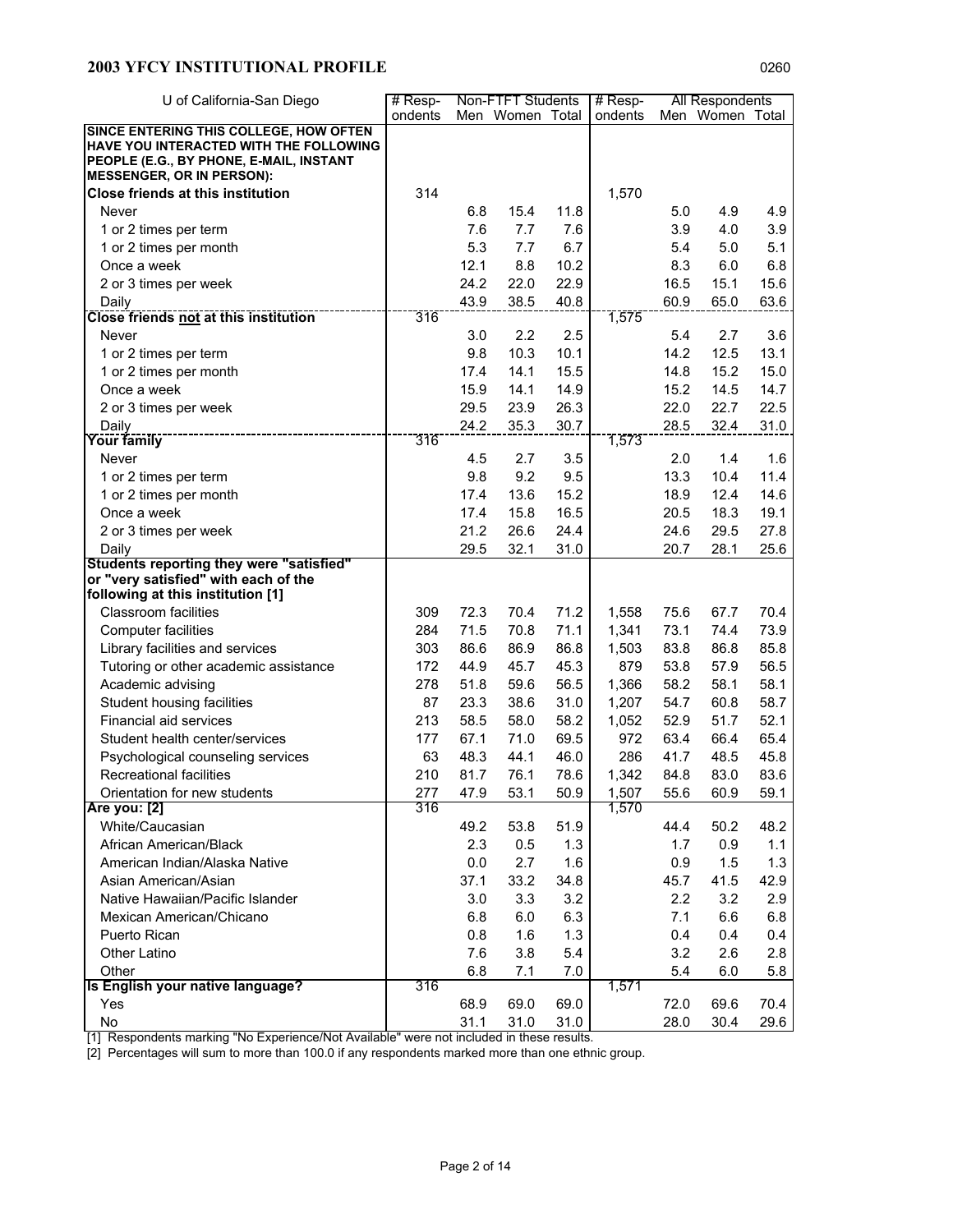| U of California-San Diego                                                 | $#$ Resp- |      | Non-FTFT Students |      | # Resp- |      | All Respondents |       |
|---------------------------------------------------------------------------|-----------|------|-------------------|------|---------|------|-----------------|-------|
|                                                                           | ondents   |      | Men Women Total   |      | ondents |      | Men Women       | Total |
| <b>SINCE ENTERING COLLEGE, HOW</b><br><b>SUCCESSFUL HAVE YOU FELT AT:</b> |           |      |                   |      |         |      |                 |       |
|                                                                           |           |      |                   |      |         |      |                 |       |
| <b>Understanding what your professors</b><br>expect of you academically   | 316       |      |                   |      | 1,575   |      |                 |       |
| Unsuccessful                                                              |           | 8.3  | 7.6               | 7.9  |         | 4.8  | 5.0             | 5.0   |
| Somewhat successful                                                       |           | 62.1 | 61.4              | 61.7 |         | 64.9 | 65.3            | 65.1  |
| Completely successful                                                     |           | 29.5 | 31.0              | 30.4 |         | 30.3 | 29.7            | 29.9  |
| Developing effective study skills                                         | 316       |      |                   |      | 1,575   |      |                 |       |
| Unsuccessful                                                              |           | 15.2 | 14.1              | 14.6 |         | 17.9 | 16.6            | 17.1  |
| Somewhat successful                                                       |           | 59.1 | 66.3              | 63.3 |         | 60.3 | 64.6            | 63.1  |
| Completely successful                                                     |           | 25.8 | 19.6              | 22.2 |         | 21.8 | 18.8            | 19.8  |
| Adjusting to the academic demands of                                      |           |      |                   |      |         |      |                 |       |
| college                                                                   | 316       |      |                   |      | 1,574   |      |                 |       |
| Unsuccessful                                                              |           | 11.4 | 14.1              | 13.0 |         | 10.0 | 10.7            | 10.5  |
| Somewhat successful                                                       |           | 55.3 | 58.2              | 57.0 |         | 58.6 | 60.6            | 59.9  |
| Completely successful                                                     | 316       | 33.3 | 27.7              | 30.1 |         | 31.4 | 28.7            | 29.6  |
| <b>Managing your time effectively</b>                                     |           |      |                   |      | 1,574   |      |                 |       |
| Unsuccessful                                                              |           | 22.0 | 19.0              | 20.3 |         | 27.0 | 22.9            | 24.3  |
| Somewhat successful                                                       |           | 57.6 | 63.6              | 61.1 |         | 53.0 | 59.8            | 57.5  |
| Completely successful                                                     | 315       | 20.5 | 17.4              | 18.7 | 1,570   | 20.0 | 17.2            | 18.2  |
| <b>Getting to know faculty</b><br>Unsuccessful                            |           |      |                   |      |         |      |                 |       |
|                                                                           |           | 50.0 | 51.9              | 51.1 |         | 49.7 | 55.5            | 53.5  |
| Somewhat successful                                                       |           | 40.2 | 41.0              | 40.6 |         | 42.3 | 39.7            | 40.6  |
| Completely successful<br>Developing close friendships with other          |           | 9.8  | 7.1               | 8.3  |         | 7.9  | 4.9             | 5.9   |
| students                                                                  | 314       |      |                   |      | 1,571   |      |                 |       |
| Unsuccessful                                                              |           | 27.5 | 31.7              | 29.9 |         | 17.2 | 15.5            | 16.1  |
| Somewhat successful                                                       |           | 42.7 | 45.9              | 44.6 |         | 38.3 | 38.9            | 38.7  |
| Completely successful                                                     |           | 29.8 | 22.4              | 25.5 |         | 44.4 | 45.6            | 45.2  |
| Utilizing campus services available to                                    |           |      |                   |      |         |      |                 |       |
| students                                                                  | 316       |      |                   |      | 1,575   |      |                 |       |
| Unsuccessful                                                              |           | 18.9 | 16.3              | 17.4 |         | 13.7 | 12.4            | 12.8  |
| Somewhat successful                                                       |           | 62.1 | 66.8              | 64.9 |         | 62.3 | 67.9            | 66.0  |
| Completely successful                                                     |           | 18.9 | 16.8              | 17.7 |         | 24.0 | 19.7            | 21.2  |
| Since entering this college, how often                                    |           |      |                   |      |         |      |                 |       |
| have you:                                                                 |           |      |                   |      |         |      |                 |       |
| Attended a religious service                                              | 315       | 32.8 | 38.0              | 35.9 | 1,574   | 38.7 | 42.6            | 41.3  |
| Felt bored in class [3]                                                   | 316       | 29.5 | 26.1              | 27.5 | 1,575   | 46.6 | 42.6            | 44.0  |
| Participated in organized demonstrations                                  | 315       | 17.4 | 17.5              | 17.5 | 1,573   | 24.0 | 26.2            | 25.4  |
| Studied with other students                                               | 316       | 86.4 | 83.2              | 84.5 | 1,575   | 89.6 | 91.1            | 90.6  |
| Smoked cigarettes [3]                                                     | 316       | 9.1  | 8.7               | 8.9  | 1,575   | 3.9  | 3.2             | 3.4   |
| Drank beer                                                                | 316       | 66.7 | 42.9              | 52.8 | 1,574   | 53.7 | 40.7            | 45.2  |
| Drank wine or liquor                                                      | 316       | 65.2 | 68.5              | 67.1 | 1,571   | 55.2 | 56.0            | 55.7  |
| Felt overwhelmed by all I had to do [3]                                   | 316       | 29.5 | 50.5              | 41.8 | 1,574   | 30.7 | 46.0            | 40.8  |
| Felt depressed [3]                                                        | 316       | 12.9 | 22.3              | 18.4 | 1,572   | 11.5 | 17.5            | 15.5  |
| Participated in volunteer or community                                    |           |      |                   |      |         |      |                 |       |
| service work                                                              | 316       | 40.9 | 39.1              | 39.9 | 1,573   | 41.7 | 47.8            | 45.7  |
| Discussed politics [3]                                                    | 316       | 22.0 | 17.9              | 19.6 | 1,571   | 20.0 | 15.6            | 17.1  |
| Socialized with someone of another                                        |           |      |                   |      |         |      |                 |       |
| racial/ethnic group [3]                                                   | 316       | 56.8 | 59.2              | 58.2 | 1,574   | 67.7 | 73.8            | 71.7  |
| Came late to class                                                        | 316       | 74.2 | 68.5              | 70.9 | 1,574   | 78.6 | 76.5            | 77.2  |
| Discussed religion [3]                                                    | 315       | 9.9  | 12.5              | 11.4 | 1,572   | 17.3 | 20.3            | 19.3  |
| Used the Internet for research or<br>homework [3]                         | 316       | 81.1 | 72.3              | 75.9 | 1,574   | 76.0 | 74.3            | 74.9  |

[3] Percentage marking "Frequently" only. All other results in this section represent the percentage marking "Frequently" or "Oc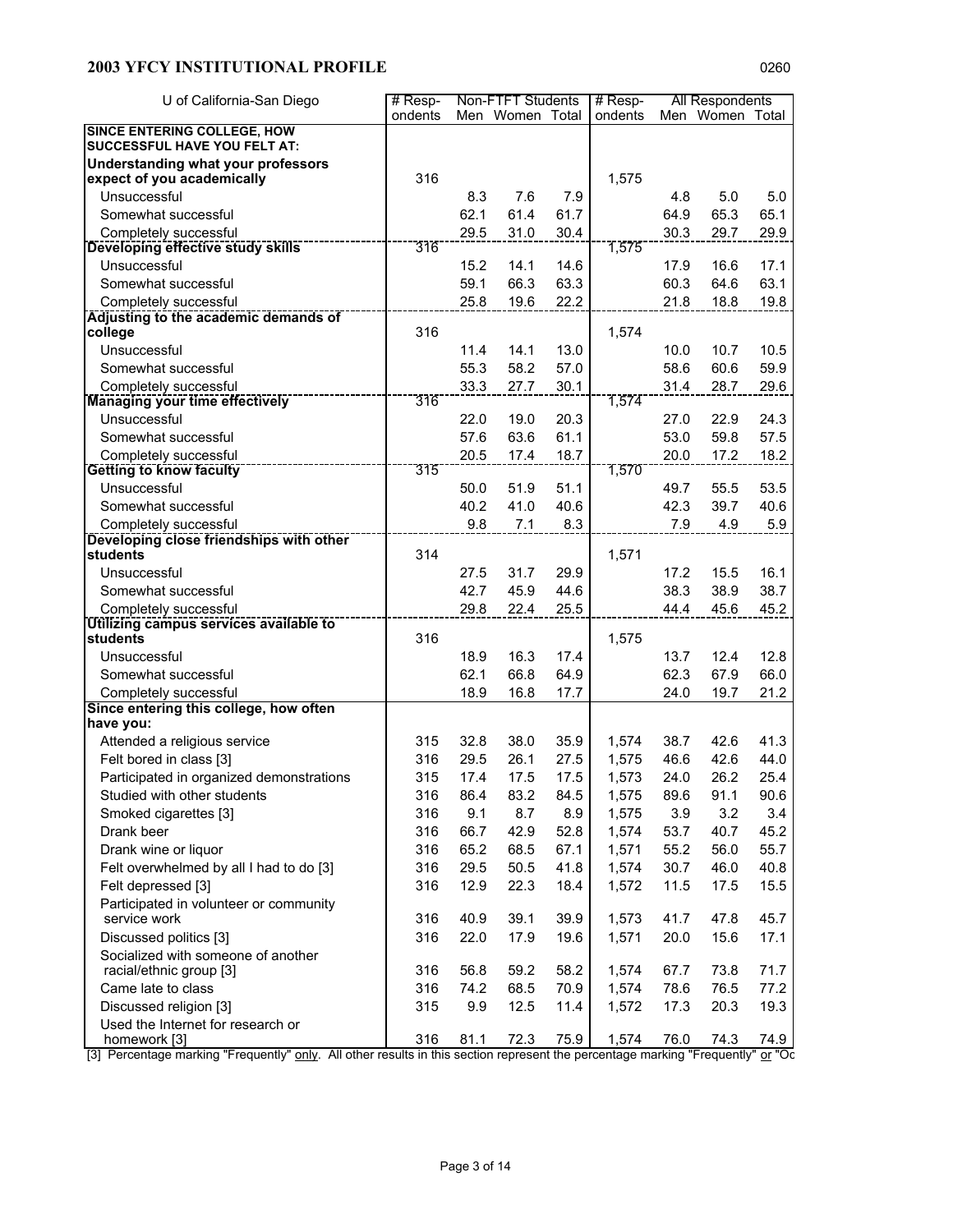| U of California-San Diego                                               | $#$ Resp- |             | Non-FTFT Students |      | # Resp- |      | All Respondents |      |
|-------------------------------------------------------------------------|-----------|-------------|-------------------|------|---------|------|-----------------|------|
|                                                                         | ondents   |             | Men Women Total   |      | ondents |      | Men Women Total |      |
| <b>Students rating themselves "above</b>                                |           |             |                   |      |         |      |                 |      |
| average" or "highest 10%" compared                                      |           |             |                   |      |         |      |                 |      |
| with the average person their age in:                                   |           |             |                   |      |         |      |                 |      |
| Academic ability                                                        | 315       | 75.8        | 63.4              | 68.6 | 1,573   | 76.7 | 65.3            | 69.2 |
| Artistic ability                                                        | 315       | 38.6        | 33.3              | 35.6 | 1,572   | 31.3 | 35.2            | 33.8 |
| Computer skills                                                         | 316       | 56.1        | 27.7              | 39.6 | 1,573   | 60.7 | 27.8            | 39.1 |
| Cooperativeness                                                         | 316       | 65.2        | 77.2              | 72.2 | 1,572   | 73.5 | 76.3            | 75.3 |
| Creativity                                                              | 316       | 65.2        | 51.6              | 57.3 | 1,572   | 56.8 | 53.5            | 54.6 |
| Drive to achieve                                                        | 316       | 71.2        | 71.7              | 71.5 | 1,571   | 69.0 | 75.4            | 73.2 |
| <b>Emotional health</b>                                                 | 316       | 55.3        | 50.5              | 52.5 | 1,574   | 59.9 | 50.5            | 53.7 |
| Leadership ability                                                      | 315       | 55.0        | 46.2              | 49.8 | 1,573   | 58.9 | 50.9            | 53.7 |
| Mathematical ability                                                    | 316       | 52.3        | 36.4              | 43.0 | 1,574   | 64.7 | 43.6            | 50.8 |
| Physical health                                                         | 316       | 57.6        | 44.6              | 50.0 | 1,574   | 58.6 | 45.6            | 50.1 |
| Persistence                                                             | 315       | 68.2        | 63.4              | 65.4 | 1,571   | 66.7 | 64.6            | 65.3 |
| Popularity                                                              | 315       | 29.8        | 27.2              | 28.3 | 1,569   | 33.0 | 27.2            | 29.2 |
| Public speaking ability                                                 | 315       | 33.6        | 27.7              | 30.2 | 1,573   | 37.6 | 31.4            | 33.5 |
| Religiousness                                                           | 314       | 13.8        | 20.1              | 17.5 | 1,570   | 22.1 | 25.8            | 24.5 |
| Risk-taking                                                             | 316       | 53.8        | 33.7              | 42.1 | 1,572   | 48.3 | 32.8            | 38.2 |
| Self-confidence (intellectual)                                          | 316       | 65.9        | 50.5              | 57.0 | 1,573   | 71.1 | 52.7            | 59.0 |
| Self-confidence (social)                                                | 316       | 47.7        | 45.7              | 46.5 | 1,573   | 46.1 | 43.9            | 44.7 |
| Self-understanding                                                      | 316       | 64.4        | 59.2              | 61.4 | 1,571   | 66.7 | 59.2            | 61.7 |
| Spirituality                                                            | 313       | 40.8        | 38.8              | 39.6 | 1,570   | 39.8 | 40.4            | 40.2 |
| Understanding of others                                                 | 316       | 65.9        | 77.2              | 72.5 | 1,573   | 71.1 | 73.0            | 72.3 |
| Writing ability                                                         | 316       | 51.5        | 45.1              | 47.8 | 1,572   | 51.9 | 49.1            | 50.1 |
| If you could make your college choice                                   |           |             |                   |      |         |      |                 |      |
| over, would you still choose to enroll                                  |           |             |                   |      |         |      |                 |      |
| at your current (or most recent)                                        |           |             |                   |      |         |      |                 |      |
| college?                                                                | 314       |             |                   |      | 1,562   |      |                 |      |
| Definitely yes                                                          |           | 36.6        | 42.1              | 39.8 |         | 41.7 | 39.5            | 40.3 |
| Probably I would                                                        |           | 42.0        | 37.2              | 39.2 |         | 36.4 | 37.9            | 37.4 |
| Don't know                                                              |           | 5.3         | 3.8               | 4.5  |         | 4.1  | 5.0             | 4.7  |
| Probably not                                                            |           | 8.4         | 11.5              | 10.2 |         | 11.3 | 12.5            | 12.1 |
| Definitely no                                                           |           | 7.6         | 5.5               | 6.4  |         | 6.5  | 5.1             | 5.6  |
| Students reporting that since entering                                  |           |             |                   |      |         |      |                 |      |
| this college they felt [4]                                              |           |             |                   |      |         | 40.3 |                 |      |
| Lonely or homesick                                                      | 315       | 37.1        | 58.5              | 49.5 | 1,573   |      | 58.6            | 52.3 |
| Worried about meeting new people                                        | 314       | 39.7        | 57.9              | 50.3 | 1,572   | 45.7 | 53.7            | 51.0 |
| Isolated from campus life                                               | 315       | 52.3        | 64.5              | 59.4 | 1,572   | 46.6 | 51.7            | 49.9 |
| A need to break away from your family<br>in order to succeed in college | 315       |             | 30.1              | 32.1 | 1,573   |      | 33.3            | 33.8 |
|                                                                         | 315       | 34.8        |                   |      |         | 34.8 |                 |      |
| Unsafe on this campus                                                   |           | 0.8<br>21.2 | 6.0               | 3.8  | 1,572   | 4.1  | 7.0             | 6.0  |
| Worried about your health                                               | 315       |             | 33.3              | 28.3 | 1,572   | 22.2 | 31.7            | 28.4 |
| Intimidated by your professors                                          | 315       | 31.1        | 48.6              | 41.3 | 1,572   | 33.8 | 41.8            | 39.1 |
| That your courses inspired you to think                                 | 314       | 84.8        | 86.8              | 86.0 | 1,570   | 75.0 | 79.5            | 78.0 |
| in new ways                                                             |           |             |                   |      |         |      |                 |      |
| That your job responsibilities<br>interfered with your schoolwork       | 315       | 36.4        | 41.0              | 39.0 | 1,567   | 26.3 | 28.0            | 27.4 |
| That your family responsibilities                                       |           |             |                   |      |         |      |                 |      |
| interfered with your schoolwork                                         | 314       | 29.5        | 32.4              | 31.2 | 1,570   | 20.7 | 23.3            | 22.4 |
| That your social life interfered with                                   |           |             |                   |      |         |      | 52.7            |      |
| your schoolwork                                                         | 315       | 43.2        | 48.1              | 46.0 | 1,572   | 54.3 |                 | 53.2 |

[4] Percentage marking "Frequently" or "Occasionally".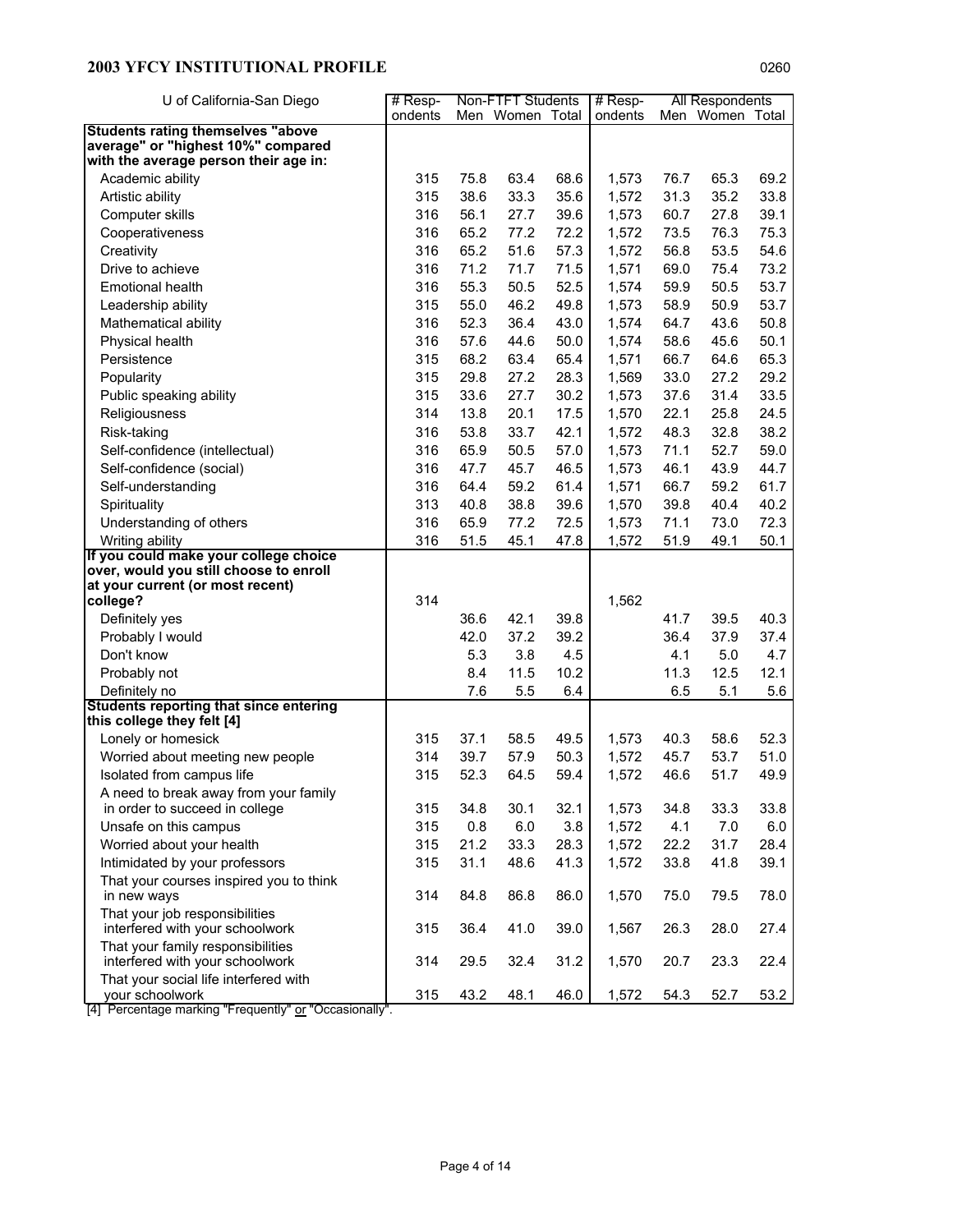| U of California-San Diego                                               | Non-FTFT Students<br>$#$ Resp- |      |                 |      | $#$ Resp- |      | All Respondents |      |
|-------------------------------------------------------------------------|--------------------------------|------|-----------------|------|-----------|------|-----------------|------|
|                                                                         | ondents                        |      | Men Women Total |      | ondents   |      | Men Women Total |      |
| Objectives considered to be "essential"                                 |                                |      |                 |      |           |      |                 |      |
| or "very important"                                                     |                                |      |                 |      |           |      |                 |      |
| Becoming accomplished in one of the                                     |                                |      |                 |      |           |      |                 |      |
| performing arts (acting, dancing,<br>$etc.$ )                           | 316                            | 14.4 | 13.6            | 13.9 | 1,575     | 18.3 | 19.4            | 19.0 |
| Becoming an authority in my field                                       | 316                            | 64.4 | 59.2            | 61.4 | 1,573     | 65.6 | 61.0            | 62.6 |
| Obtaining recognition from my                                           |                                |      |                 |      |           |      |                 |      |
| colleagues for contributions to my                                      |                                |      |                 |      |           |      |                 |      |
| special field                                                           | 316                            | 52.3 | 53.8            | 53.2 | 1,573     | 55.1 | 52.3            | 53.3 |
| Influencing the political structure                                     | 316                            | 25.0 | 22.3            | 23.4 | 1,573     | 23.9 | 17.3            | 19.6 |
| Influencing social values                                               | 316                            | 43.9 | 52.2            | 48.7 | 1,573     | 42.5 | 45.6            | 44.6 |
| Raising a family                                                        | 315                            | 68.2 | 75.4            | 72.4 | 1,573     | 74.5 | 76.7            | 76.0 |
| Having administrative responsibility                                    |                                |      |                 |      |           |      |                 |      |
| for the work of others                                                  | 316                            | 41.7 | 36.4            | 38.6 | 1,573     | 42.5 | 36.0            | 38.3 |
| Being very well off financially                                         | 316                            | 70.5 | 69.0            | 69.6 | 1,574     | 74.7 | 69.3            | 71.2 |
| Helping others who are in difficulty                                    | 315                            | 68.2 | 77.0            | 73.3 | 1,571     | 68.2 | 75.6            | 73.1 |
| Making a theoretical contribution to                                    |                                |      |                 |      |           |      |                 |      |
| science                                                                 | 316                            | 30.3 | 23.9            | 26.6 | 1,572     | 33.1 | 21.4            | 25.4 |
| Writing original works (poems, novels,                                  |                                |      |                 |      |           |      |                 |      |
| short stories, etc.)                                                    | 316                            | 17.4 | 19.6            | 18.7 | 1,572     | 18.7 | 16.8            | 17.4 |
| Creating artistic works (painting,                                      |                                |      |                 |      |           |      |                 |      |
| sculpture, decorating, etc.)                                            | 315                            | 16.8 | 19.6            | 18.4 | 1,571     | 15.4 | 21.9            | 19.7 |
| Becoming successful in a business of my<br>own                          | 316                            | 41.7 | 37.0            | 38.9 | 1,572     | 43.7 | 35.0            | 38.0 |
| Becoming involved in programs to clean                                  |                                |      |                 |      |           |      |                 |      |
| up the environment                                                      | 316                            | 28.0 | 26.6            | 27.2 | 1,574     | 26.1 | 24.5            | 25.0 |
| Developing a meaningful philosophy of                                   |                                |      |                 |      |           |      |                 |      |
| life                                                                    | 316                            | 68.9 | 57.1            | 62.0 | 1,572     | 63.0 | 56.5            | 58.7 |
| Participating in a community action                                     |                                |      |                 |      |           |      |                 |      |
| program                                                                 | 316                            | 26.5 | 29.9            | 28.5 | 1,573     | 27.5 | 32.4            | 30.7 |
| Helping to promote racial understanding                                 | 316                            | 41.7 | 46.2            | 44.3 | 1,573     | 42.5 | 47.9            | 46.0 |
| Keeping up to date with political                                       |                                |      |                 |      |           |      |                 |      |
| affairs                                                                 | 316                            | 46.2 | 38.6            | 41.8 | 1,573     | 46.1 | 38.9            | 41.4 |
| Becoming a community leader                                             | 315                            | 29.0 | 23.4            | 25.7 | 1,572     | 33.3 | 30.9            | 31.7 |
| Integrating spirituality into my life                                   | 315                            | 35.9 | 45.7            | 41.6 | 1,573     | 35.4 | 46.8            | 42.8 |
| Improving my understanding of other                                     |                                |      |                 |      |           |      |                 |      |
| countries and cultures                                                  | 316                            | 64.4 | 63.6            | 63.9 | 1,574     | 60.6 | 67.0            | 64.8 |
| Where did you primarily live while<br>attending college this past year? | 315                            |      |                 |      | 1,573     |      |                 |      |
| College residence hall, suite, or other                                 |                                |      |                 |      |           |      |                 |      |
| campus housing                                                          |                                | 6.8  | 10.9            | 9.2  |           | 66.7 | 72.7            | 70.6 |
| Private home or apartment                                               |                                | 90.9 | 85.2            | 87.6 |           | 32.5 | 25.4            | 27.8 |
| Other                                                                   |                                | 2.3  | 3.8             | 3.2  |           | 0.7  | 1.9             | 1.5  |
|                                                                         |                                |      |                 |      |           |      |                 |      |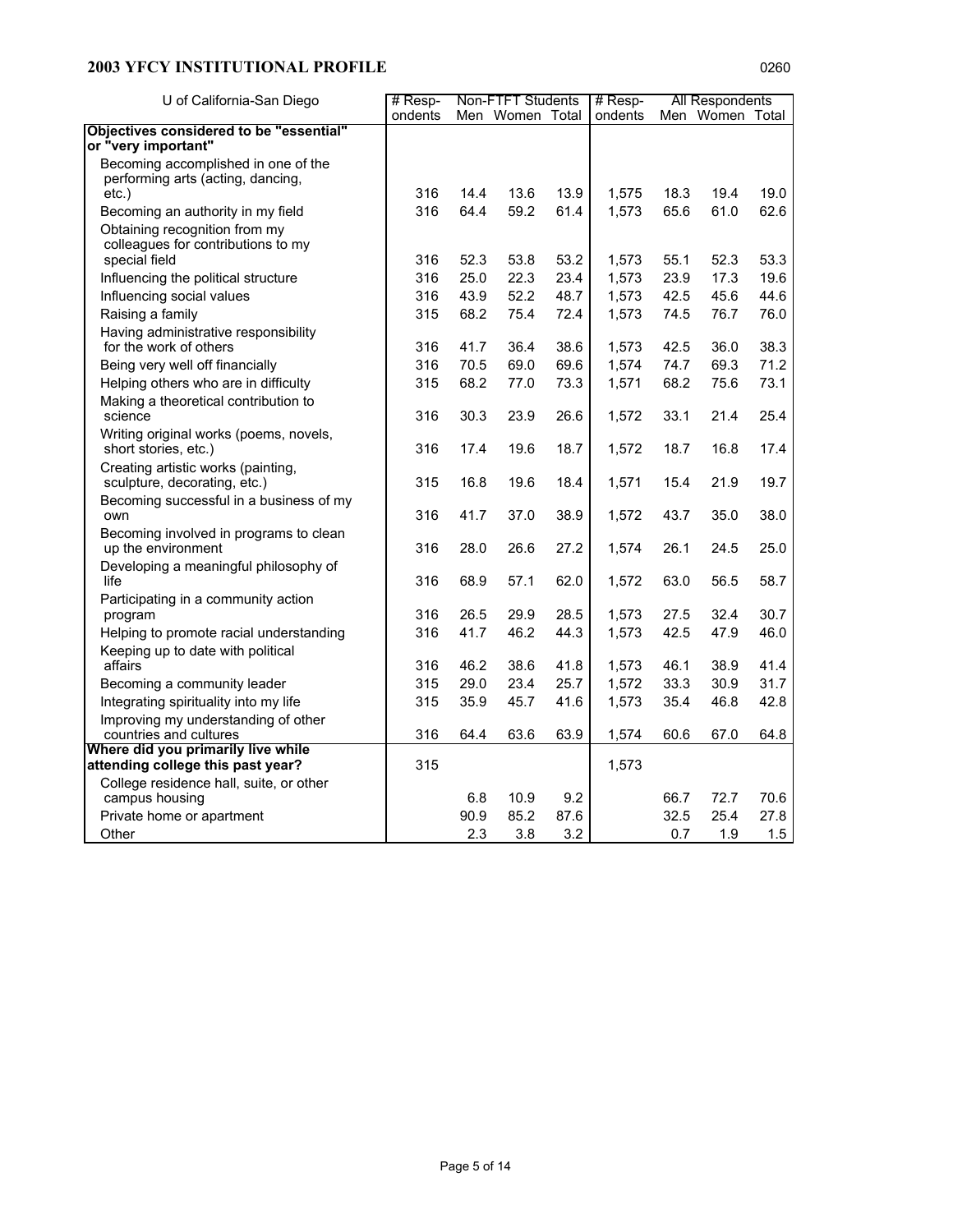| U of California-San Diego                                          | $#$ Resp- |      | Non-FTFT Students |      | $#$ Resp- |      | All Respondents |      |
|--------------------------------------------------------------------|-----------|------|-------------------|------|-----------|------|-----------------|------|
|                                                                    | ondents   |      | Men Women Total   |      | ondents   |      | Men Women Total |      |
| <b>Students reporting "frequent" inclusion</b>                     |           |      |                   |      |           |      |                 |      |
| of the following in courses at this                                |           |      |                   |      |           |      |                 |      |
| institution                                                        |           |      |                   |      |           |      |                 |      |
| Group discussions                                                  | 315       | 27.3 | 29.0              | 28.3 | 1,573     | 33.5 | 43.7            | 40.2 |
| Student presentations or performances                              | 315       | 3.8  | 6.6               | 5.4  | 1,573     | 5.2  | 8.2             | 7.2  |
| <b>Formal lectures</b>                                             | 315       | 77.3 | 79.8              | 78.7 | 1,569     | 78.9 | 84.0            | 82.3 |
| Research projects                                                  | 315       | 9.8  | 10.4              | 10.2 | 1,573     | 7.8  | 7.6             | 7.6  |
| Multiple drafts of written work                                    | 315       | 11.4 | 17.5              | 14.9 | 1,573     | 23.8 | 31.6            | 28.9 |
| Group projects                                                     | 315       | 4.5  | 3.8               | 4.1  | 1,573     | 5.4  | 5.5             | 5.5  |
| Weekly essay assignments                                           | 314       | 12.9 | 8.2               | 10.2 | 1,572     | 16.3 | 20.4            | 19.0 |
| Student evaluations of each other's work                           | 315       | 5.3  | 7.1               | 6.3  | 1,572     | 8.5  | 10.0            | 9.5  |
| Field experience or internship                                     | 315       | 0.8  | 2.2               | 1.6  | 1,570     | 0.9  | 1.2             | 1.1  |
| Community service linked to coursework                             |           |      |                   |      |           |      |                 |      |
| (service learning)                                                 | 315       | 0.0  | 0.5               | 0.3  | 1,570     | 0.7  | 0.4             | 0.5  |
| Student-selected topics                                            | 315       | 4.5  | 7.1               | 6.0  | 1,572     | 2.4  | 5.2             | 4.3  |
| Laboratory component                                               | 313       | 13.7 | 11.5              | 12.5 | 1,569     | 10.6 | 8.5             | 9.2  |
| Required on-line interaction with                                  |           |      |                   |      |           |      |                 |      |
| professors and/or classmates                                       | 314       | 11.4 | 13.2              | 12.4 | 1,572     | 8.3  | 7.6             | 7.8  |
| Since entering this college have you:                              | 316       |      |                   |      | 1,576     |      |                 |      |
| Changed your career choice                                         |           | 19.7 | 31.5              | 26.6 |           | 27.7 | 31.6            | 30.3 |
| Decided to pursue a different major                                |           | 27.3 | 27.2              | 27.2 |           | 30.3 | 36.1            | 34.1 |
| Declared your major                                                |           | 53.0 | 41.3              | 46.2 |           | 45.6 | 38.1            | 40.7 |
| Joined a social fraternity or sorority                             |           | 3.8  | 2.2               | 2.8  |           | 5.4  | 5.6             | 5.5  |
| Enrolled in an honors course                                       |           | 4.5  | 5.4               | 5.1  |           | 7.9  | 6.9             | 7.2  |
| Participated in varsity/intercollegiate                            |           |      |                   |      |           |      |                 |      |
| athletics                                                          |           | 3.0  | 4.9               | 4.1  |           | 11.6 | 10.3            | 10.7 |
| Enrolled in a remedial/developmental<br>course                     |           | 5.3  | 0.5               | 2.5  |           | 6.3  | 3.9             | 4.7  |
| Transferred from another institution                               |           | 63.6 | 63.6              | 63.6 |           | 19.2 | 14.4            | 16.1 |
|                                                                    |           |      |                   |      |           |      |                 |      |
| Taken a college course or seminar<br>specifically designed to help |           |      |                   |      |           |      |                 |      |
| first-year students adjust to                                      |           |      |                   |      |           |      |                 |      |
| college (e.g., freshman seminar,                                   |           |      |                   |      |           |      |                 |      |
| student success seminar, University                                |           |      |                   |      |           |      |                 |      |
| 101)                                                               |           | 4.5  | 5.4               | 5.1  |           | 19.9 | 22.3            | 21.5 |
| Enrolled in a formal program where a                               |           |      |                   |      |           |      |                 |      |
| group of students takes two or more                                |           |      |                   |      |           |      |                 |      |
| courses together (e.g., FIG,<br>learning cluster, learning         |           |      |                   |      |           |      |                 |      |
| community, linked courses)                                         |           | 1.5  | 2.2               | 1.9  |           | 3.5  | 1.9             | 2.5  |
| Since entering this college, how often                             |           |      |                   |      |           |      |                 |      |
| have you:                                                          |           |      |                   |      |           |      |                 |      |
| Turned in course assignment(s) late                                | 315       | 9.1  | 7.7               | 8.3  | 1,570     | 10.7 | 7.5             | 8.6  |
| Spoke up in class [3]                                              | 315       | 15.2 | 11.5              | 13.0 | 1,572     | 15.2 | 16.5            | 16.0 |
| Discussed course content with students                             |           |      |                   |      |           |      |                 |      |
| outside of class [3]                                               | 315       | 33.3 | 34.4              | 34.0 | 1,570     | 37.2 | 39.0            | 38.3 |
| Skipped class                                                      | 315       | 33.3 | 33.3              | 33.3 | 1,570     | 49.3 | 44.9            | 46.4 |
| Received tutoring                                                  | 315       | 22.0 | 19.7              | 20.6 | 1,565     | 19.1 | 22.7            | 21.5 |
| Worked with a professor on a research                              |           |      |                   |      |           |      |                 |      |
| project                                                            | 315       | 6.1  | 7.1               | 6.7  | 1,569     | 4.3  | 2.3             | 3.0  |
| Turned in course assignments that did                              |           |      |                   |      |           |      |                 |      |
| not reflect your best work                                         | 315       | 57.6 | 47.5              | 51.7 | 1,569     | 58.4 | 49.4            | 52.5 |
| Participated in intramural sports                                  | 313       | 11.5 | 7.7               | 9.3  | 1,563     | 31.0 | 18.6            | 22.8 |
| Had difficulty getting along with your                             |           |      |                   |      |           |      |                 |      |
| roommate(s)/housemate(s)                                           | 314       | 18.2 | 25.3              | 22.3 | 1,565     | 28.0 | 28.1            | 28.1 |
| Sought personal counseling                                         | 313       | 5.3  | 12.6              | 9.6  | 1,566     | 6.9  | 8.8             | 8.1  |
| Went on a date                                                     | 314       | 42.4 | 46.7              | 44.9 | 1,566     | 38.0 | 42.9            | 41.2 |

[3] Percentage marking "Frequently" only. All other results in this section represent the percentage marking "Frequently" or "Oc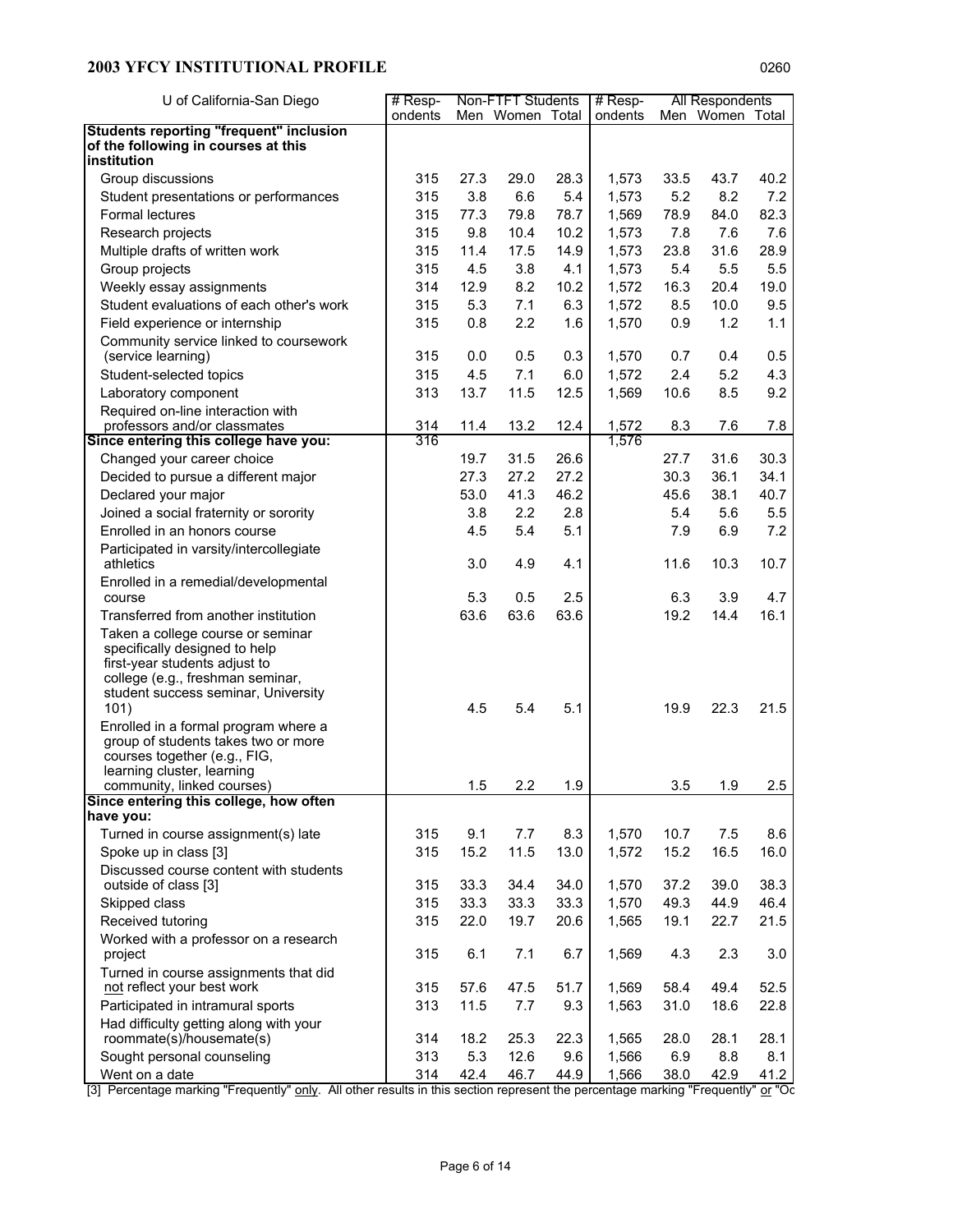| U of California-San Diego                                      | $#$ Resp- |      | Non-FTFT Students |      | $#$ Resp-      |      | All Respondents |      |
|----------------------------------------------------------------|-----------|------|-------------------|------|----------------|------|-----------------|------|
|                                                                | ondents   |      | Men Women Total   |      | ondents        |      | Men Women Total |      |
| <b>Students noting "much stronger" skills</b>                  |           |      |                   |      |                |      |                 |      |
| compared with college entry in:                                |           |      |                   |      |                |      |                 |      |
| General knowledge                                              | 315       | 23.5 | 18.6              | 20.6 | 1,572          | 20.7 | 19.2            | 19.7 |
| Analytical and problem-solving skills                          | 315       | 22.7 | 12.6              | 16.8 | 1,571          | 14.8 | 9.6             | 11.4 |
| Knowledge of a particular field or                             | 315       | 39.4 | 29.5              | 33.7 |                | 30.7 | 23.4            | 25.9 |
| discipline                                                     | 314       | 22.0 | 13.2              | 16.9 | 1,571<br>1,568 | 14.6 | 10.9            | 12.2 |
| Critical thinking skills<br>Knowledge of people from different |           |      |                   |      |                |      |                 |      |
| races/cultures                                                 | 315       | 9.1  | 13.1              | 11.4 | 1,571          | 17.4 | 18.5            | 18.1 |
| Religious beliefs and convictions                              | 314       | 3.8  | 5.5               | 4.8  | 1,571          | 8.7  | 10.2            | 9.7  |
| Ability to get along with others                               | 314       | 10.6 | 3.3               | 6.4  | 1,571          | 12.0 | 8.9             | 10.0 |
| Library/research skills                                        | 315       | 9.1  | 7.7               | 8.3  | 1,571          | 8.7  | 7.4             | 7.8  |
| Ability to work as part of a team                              | 314       | 8.3  | 2.2               | 4.8  | 1,569          | 7.4  | 3.8             | 5.0  |
| Understanding of the problems facing                           |           |      |                   |      |                |      |                 |      |
| your community                                                 | 315       | 5.3  | 4.4               | 4.8  | 1,570          | 7.0  | 4.3             | 5.2  |
| Understanding of national issues                               | 315       | 9.8  | 5.5               | 7.3  | 1,570          | 11.1 | 7.4             | 8.7  |
| Understanding of global issues                                 | 315       | 12.1 | 8.7               | 10.2 | 1,569          | 14.6 | 9.7             | 11.4 |
| Do you have any concern about your                             |           |      |                   |      |                |      |                 |      |
| ability to finance your college<br>education?                  | 315       |      |                   |      | 1,570          |      |                 |      |
| None (I am confident that I will have                          |           |      |                   |      |                |      |                 |      |
| sufficient funds)                                              |           | 20.6 | 22.3              | 21.6 |                | 30.1 | 22.0            | 24.8 |
| Some (but I probably will have enough<br>funds)                |           | 53.4 | 52.2              | 52.7 |                | 51.3 | 57.4            | 55.3 |
| Major (not sure I will have enough                             |           |      |                   |      |                |      |                 |      |
| funds to complete college)                                     |           | 26.0 | 25.5              | 25.7 |                | 18.6 | 20.6            | 19.9 |
| SINCE ENTERING THIS COLLEGE,                                   |           |      |                   |      |                |      |                 |      |
| HOW MUCH TIME HAVE YOU SPENT<br><b>DURING A TYPICAL WEEK:</b>  |           |      |                   |      |                |      |                 |      |
| <b>Attending classes/labs</b>                                  | 316       |      |                   |      | 1,575          |      |                 |      |
| None                                                           |           | 0.0  | 1.1               | 0.6  |                | 0.6  | 0.6             | 0.6  |
| Less than 1 hour                                               |           | 0.0  | 0.0               | 0.0  |                | 0.6  | 0.0             | 0.2  |
| 1 to $2$                                                       |           | 1.5  | 2.2               | 1.9  |                | 0.9  | 0.4             | 0.6  |
| 3 to 5                                                         |           | 6.1  | 3.3               | 4.4  |                | 5.5  | 3.6             | 4.3  |
| 6 to 10                                                        |           | 20.5 | 29.9              | 25.9 |                | 17.2 | 17.9            | 17.7 |
| 11 to 15                                                       |           | 42.4 | 41.3              | 41.8 |                | 37.0 | 38.5            | 38.0 |
| 16 to 20                                                       |           | 18.2 | 17.4              | 17.7 |                | 27.5 | 29.6            | 28.9 |
| 21 to 30                                                       |           | 8.3  | 4.3               | 6.0  |                | 8.9  | 8.3             | 8.5  |
| Over 30                                                        |           | 3.0  | 0.5               | 1.6  |                | 1.8  | 1.2             | 1.4  |
| Studying/homework                                              | 316       |      |                   |      | 1,574          |      |                 |      |
| None                                                           |           | 0.0  | 0.0               | 0.0  |                | 0.4  | 0.0             | 0.1  |
| Less than 1 hour                                               |           | 0.0  | 1.6               | 0.9  |                | 1.1  | 0.5             | 0.7  |
| 1 to 2                                                         |           | 3.8  | 6.0               | 5.1  |                | 6.7  | 4.2             | 5.0  |
| 3 to 5                                                         |           | 26.5 | 21.2              | 23.4 |                | 23.7 | 22.0            | 22.6 |
| 6 to 10                                                        |           | 23.5 | 28.8              | 26.6 |                | 32.3 | 32.2            | 32.3 |
| 11 to 15                                                       |           | 15.9 | 20.7              | 18.7 |                | 18.7 | 19.3            | 19.1 |
| 16 to 20                                                       |           | 19.7 | 12.0              | 15.2 |                | 10.0 | 13.0            | 11.9 |
| 21 to 30                                                       |           | 6.8  | 6.5               | 6.6  |                | 5.2  | 6.1             | 5.8  |
| Over 30                                                        |           | 3.8  | 3.3               | 3.5  |                | 2.0  | 2.8             | 2.5  |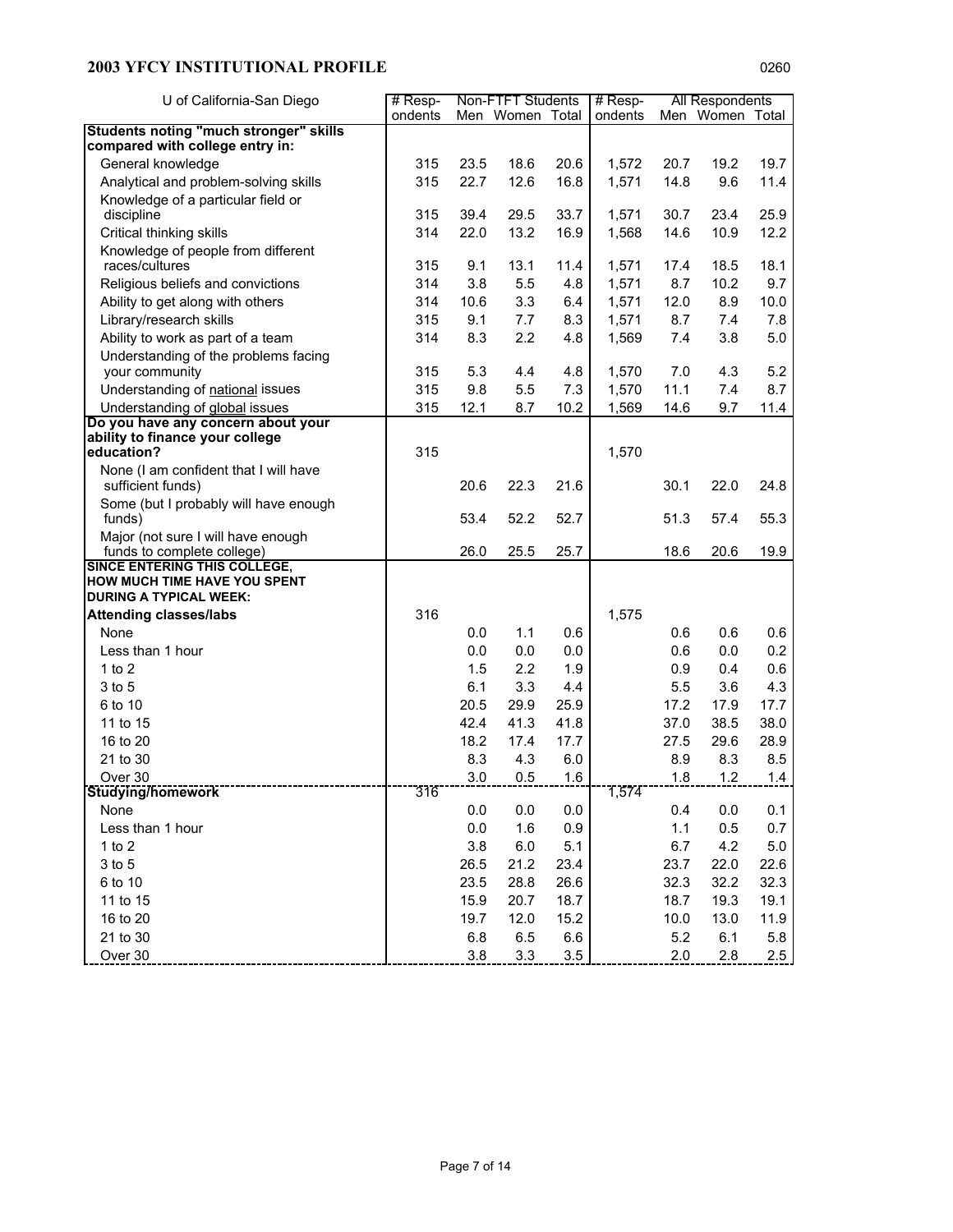| U of California-San Diego                                     | # Resp- |      | Non-FTFT Students |      | # Resp- |      | All Respondents |      |
|---------------------------------------------------------------|---------|------|-------------------|------|---------|------|-----------------|------|
|                                                               | ondents |      | Men Women Total   |      | ondents |      | Men Women Total |      |
| <b>SINCE ENTERING THIS COLLEGE,</b>                           |         |      |                   |      |         |      |                 |      |
| HOW MUCH TIME HAVE YOU SPENT<br><b>DURING A TYPICAL WEEK:</b> |         |      |                   |      |         |      |                 |      |
| <b>Socializing with friends</b>                               | 315     |      |                   |      | 1,571   |      |                 |      |
| None                                                          |         | 3.8  | 2.2               | 2.9  |         | 1.9  | 1.1             | 1.3  |
| Less than 1 hour                                              |         | 6.9  | 1.6               | 3.8  |         | 2.8  | 2.0             | 2.3  |
| $1$ to $2$                                                    |         | 10.7 | 9.8               | 10.2 |         | 7.8  | 6.1             | 6.7  |
| 3 to 5                                                        |         | 24.4 | 32.1              | 28.9 |         | 20.7 | 21.8            | 21.5 |
| 6 to 10                                                       |         | 26.0 | 31.0              | 28.9 |         | 25.0 | 29.2            | 27.8 |
| 11 to 15                                                      |         | 12.2 | 9.8               | 10.8 |         | 15.7 | 16.1            | 16.0 |
| 16 to 20                                                      |         | 6.9  | 5.4               | 6.0  |         | 11.3 | 9.9             | 10.4 |
| 21 to 30                                                      |         | 3.1  | 5.4               | 4.4  |         | 6.1  | 6.9             | 6.6  |
| Over 30                                                       |         | 6.1  | 2.7               | 4.1  |         | 8.7  | 6.9             |      |
| <b>Exercising or sports</b>                                   | 315     |      |                   |      | 1,573   |      |                 | 7.5  |
| None                                                          |         | 6.1  | 15.2              | 11.4 |         | 4.6  | 10.1            | 8.2  |
| Less than 1 hour                                              |         | 19.1 | 12.0              | 14.9 |         | 12.4 | 14.0            | 13.5 |
| $1$ to $2$                                                    |         | 17.6 | 27.7              | 23.5 |         | 18.9 | 21.7            | 20.7 |
| 3 to 5                                                        |         | 25.2 | 27.2              | 26.3 |         | 29.3 | 32.3            | 31.3 |
| 6 to 10                                                       |         | 16.8 | 14.1              | 15.2 |         | 23.7 | 14.9            | 17.9 |
| 11 to 15                                                      |         | 9.2  | 1.6               | 4.8  |         | 6.5  | 3.4             | 4.5  |
| 16 to 20                                                      |         | 3.1  | 1.6               | 2.2  |         | 2.6  | 2.2             | 2.4  |
| 21 to 30                                                      |         | 1.5  | 0.5               | 1.0  |         | 1.3  | 1.1             | 1.1  |
| Over 30                                                       |         | 1.5  | 0.0               | 0.6  |         | 0.7  | 0.3             | 0.4  |
| Partying                                                      | 316     |      |                   |      | 1,573   |      |                 |      |
| None                                                          |         | 40.2 | 39.1              | 39.6 |         | 36.6 | 40.3            | 39.0 |
| Less than 1 hour                                              |         | 18.2 | 13.6              | 15.5 |         | 17.2 | 14.0            | 15.1 |
| 1 to $2$                                                      |         | 12.9 | 16.8              | 15.2 |         | 18.5 | 17.9            | 18.1 |
| 3 to 5                                                        |         | 16.7 | 21.7              | 19.6 |         | 17.9 | 17.5            | 17.7 |
| 6 to 10                                                       |         | 4.5  | 4.9               | 4.7  |         | 6.5  | 7.8             | 7.4  |
| 11 to 15                                                      |         | 3.0  | 2.2               | 2.5  |         | 1.7  | 1.3             | 1.4  |
| 16 to 20                                                      |         | 2.3  | 1.1               | 1.6  |         | 0.7  | 0.9             | 0.8  |
| 21 to 30                                                      |         | 1.5  | 0.5               | 0.9  |         | 0.6  | 0.2             | 0.3  |
| Over 30                                                       |         | 0.8  | 0.0               | 0.3  |         | 0.4  | 0.1             | 0.2  |
| <b>Working (for pay) on campus</b>                            | 315     |      |                   |      | 1,573   |      |                 |      |
| None                                                          |         | 84.0 | 87.5              | 86.0 |         | 80.5 | 81.3            | 81.1 |
| Less than 1 hour                                              |         | 1.5  | 0.0               | 0.6  |         | 1.5  | 0.6             | 0.9  |
| 1 to $2$                                                      |         | 0.0  | 0.0               | 0.0  |         | 1.7  | 0.9             | 1.1  |
| 3 to 5                                                        |         | 0.8  | 0.5               | 0.6  |         | 3.2  | 1.2             | 1.8  |
| 6 to 10                                                       |         | 5.3  | 2.7               | 3.8  |         | 5.2  | 5.9             | 5.7  |
| 11 to 15                                                      |         | 5.3  | 2.2               | 3.5  |         | 5.4  | 6.5             | 6.1  |
| 16 to 20                                                      |         | 0.8  | 6.5               | 4.1  |         | 1.9  | 3.1             | 2.7  |
| 21 to 30                                                      |         | 2.3  | 0.5               | 1.3  |         | 0.7  | 0.4             | 0.5  |
| Over 30                                                       |         | 0.0  | 0.0               | 0.0  |         | 0.0  | 0.2             | 0.1  |
| <b>Working (for pay) off campus</b>                           | 315     |      |                   |      | 1,573   |      |                 |      |
| None                                                          |         | 63.4 | 56.5              | 59.4 |         | 80.7 | 77.8            | 78.8 |
| Less than 1 hour                                              |         | 2.3  | 0.5               | 1.3  |         | 1.7  | 1.0             | 1.2  |
| 1 to $2$                                                      |         | 2.3  | 2.7               | 2.5  |         | 2.6  | 1.6             | 2.0  |
| 3 to 5                                                        |         | 3.1  | 1.6               | 2.2  |         | 3.5  | 2.5             | 2.9  |
| 6 to 10                                                       |         | 6.1  | 3.8               | 4.8  |         | 2.4  | 4.9             | 4.1  |
| 11 to 15                                                      |         | 3.1  | 11.4              | 7.9  |         | 1.5  | 3.8             | 3.0  |
| 16 to 20                                                      |         | 8.4  | 8.2               | 8.3  |         | 3.3  | 3.8             | 3.6  |
| 21 to 30                                                      |         | 4.6  | 13.6              | 9.8  |         | 1.9  | 3.9             | 3.2  |
| Over 30                                                       |         | 6.9  | 1.6               | 3.8  |         | 2.4  | 0.7             | 1.3  |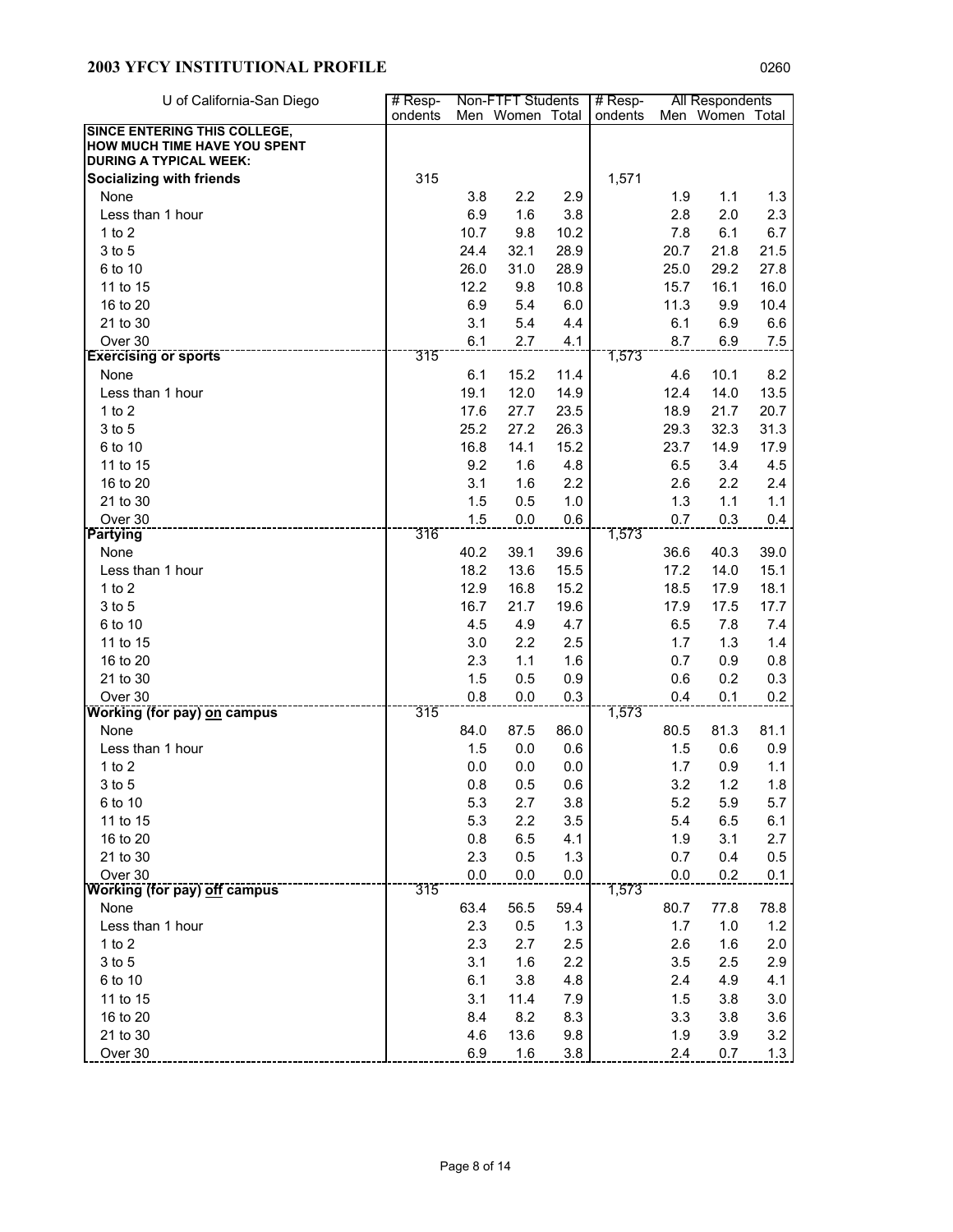| U of California-San Diego                                     | # Resp- | Non-FTFT Students |                 |            | # Resp- |            | All Respondents |              |
|---------------------------------------------------------------|---------|-------------------|-----------------|------------|---------|------------|-----------------|--------------|
|                                                               | ondents |                   | Men Women Total |            | ondents |            | Men Women Total |              |
| <b>SINCE ENTERING THIS COLLEGE,</b>                           |         |                   |                 |            |         |            |                 |              |
| HOW MUCH TIME HAVE YOU SPENT<br><b>DURING A TYPICAL WEEK:</b> |         |                   |                 |            |         |            |                 |              |
| Participating in student clubs/groups                         | 314     |                   |                 |            | 1,570   |            |                 |              |
| None                                                          |         | 60.6              | 67.0            | 64.3       |         | 50.6       | 48.8            | 49.4         |
| Less than 1 hour                                              |         | 6.8               | 8.2             | 7.6        |         | 8.7        | 12.7            | 11.3         |
| $1$ to $2$                                                    |         | 18.2              | 17.0            | 17.5       |         | 18.3       | 17.8            | 18.0         |
| 3 to 5                                                        |         | 8.3               | 4.9             | 6.4        |         | 12.8       | 13.7            | 13.4         |
| 6 to 10                                                       |         | 1.5               | 2.2             | 1.9        |         | 5.0        | 5.3             | 5.2          |
| 11 to 15                                                      |         | 3.8               | 0.5             | 1.9        |         | 2.8        | 0.8             | 1.5          |
| 16 to 20                                                      |         | 0.8               | 0.0             | 0.3        |         | 0.7        | 0.7             | 0.7          |
| 21 to 30                                                      |         | 0.0               | 0.0             | 0.0        |         | 0.7        | 0.0             | 0.3          |
| Over 30                                                       |         | 0.0               | 0.0             | 0.0        |         | 0.4        | 0.2             | 0.3          |
| <b>Watching TV</b>                                            | 315     |                   |                 |            | 1,573   |            |                 |              |
| None                                                          |         | 15.2              | 8.7             | 11.4       |         | 12.2       | 12.9            | 12.7         |
| Less than 1 hour                                              |         | 12.9              | 12.6            | 12.7       |         | 15.2       | 15.2            | 15.2         |
| 1 to $2$                                                      |         | 18.2              | 18.6            | 18.4       |         | 21.1       | 23.4            | 22.6         |
| 3 to 5                                                        |         | 28.8              | 37.7            | 34.0       |         | 27.0       | 28.7            | 28.1         |
| 6 to 10                                                       |         | 16.7              | 12.6            | 14.3       |         | 15.9       | 13.7            | 14.5         |
| 11 to 15                                                      |         | 4.5               | 4.9             | 4.8        |         | 4.3        | 3.3             | 3.6          |
| 16 to 20                                                      |         | 3.0               | 2.7             | 2.9        |         | 2.4        | 1.0             | 1.5          |
| 21 to 30                                                      |         | 0.8               | 1.6             | 1.3        |         | 0.6        | 1.2             | 1.0          |
| Over 30                                                       |         | 0.0               | 0.5             | 0.3        |         | 1.3        | 0.7             | 0.9          |
| <b>Household/childcare duties</b>                             | 313     |                   |                 |            | 1,567   |            |                 |              |
| None                                                          |         | 42.0              | 25.3            | 32.3       |         | 57.5       | 50.7            | 53.0         |
| Less than 1 hour                                              |         | 9.9               | 18.1            | 14.7       |         | 15.3       | 19.9            | 18.3         |
| 1 to $2$                                                      |         | 25.2              | 31.3            | 28.8       |         | 17.5       | 20.6            | 19.5         |
| 3 to 5                                                        |         | 15.3              | 16.5            | 16.0       |         | 6.5        | 6.1             | 6.3          |
| 6 to 10                                                       |         | 6.1               | 3.8             | 4.8        |         | 2.4        | 1.1             | 1.5          |
| 11 to 15                                                      |         | 1.5               | 3.3             | 2.6        |         | 0.7        | 1.1             | 1.0          |
| 16 to 20                                                      |         | 0.0               | 0.0             | 0.0        |         | 0.0        | 0.1             | 0.1          |
| 21 to 30                                                      |         | 0.0               | 0.5             | 0.3        |         | 0.0        | 0.1             | 0.1          |
| Over 30                                                       |         | 0.0               | 1.1             | 0.6        |         | 0.0        | 0.4             | 0.3          |
| <b>Reading for pleasure</b><br>None                           | 316     |                   |                 |            | 1,573   |            |                 |              |
|                                                               |         | 31.8              | 38.6            | 35.8       |         | 41.2       | 44.3            | 43.2<br>26.3 |
| Less than 1 hour                                              |         | 22.0              | 28.3            | 25.6       |         | 23.5       | 27.8            |              |
| $1$ to $2$                                                    |         | 25.8              | 20.7            | 22.8       |         | 20.9       | 16.5            | 18.0         |
| 3 to 5                                                        |         | 15.2              | 8.7             | 11.4       |         | 11.1       | 7.9             | 9.0          |
| 6 to 10                                                       |         | 3.0<br>2.3        | 3.3<br>0.5      | 3.2        |         | 2.2        | 2.5             | 2.4<br>0.6   |
| 11 to 15<br>16 to 20                                          |         | 0.0               | 0.0             | 1.3<br>0.0 |         | 0.9<br>0.0 | 0.4<br>0.5      | 0.3          |
| 21 to 30                                                      |         | 0.0               | 0.0             | 0.0        |         | 0.0        | 0.1             | 0.1          |
| Over 30                                                       |         | 0.0               | 0.0             | 0.0        |         | 0.2        | 0.0             |              |
| <b>Commuting</b>                                              | 315     |                   |                 |            | 1,569   |            |                 | 0.1          |
| None                                                          |         | 9.9               | 13.0            | 11.7       |         | 53.7       | 58.8            | 57.0         |
| Less than 1 hour                                              |         | 9.2               | 16.8            | 13.7       |         | 8.0        | 8.7             | 8.5          |
| 1 to $2$                                                      |         | 27.5              | 25.0            | 26.0       |         | 13.4       | 12.2            | 12.6         |
| 3 to 5                                                        |         | 29.8              | 27.2            | 28.3       |         | 15.1       | 11.8            | 12.9         |
| 6 to 10                                                       |         | 20.6              | 13.6            | 16.5       |         | 8.0        | 6.2             | 6.8          |
| 11 to 15                                                      |         | 1.5               | 3.3             | 2.5        |         | 1.3        | 1.5             | 1.4          |
| 16 to 20                                                      |         | 1.5               | 0.0             | 0.6        |         | 0.4        | 0.1             | 0.2          |
| 21 to 30                                                      |         | 0.0               | 0.0             | 0.0        |         | 0.0        | 0.2             | 0.1          |
| Over 30                                                       |         | 0.0               | 1.1             | 0.6        |         | 0.2        | 0.5             | 0.4          |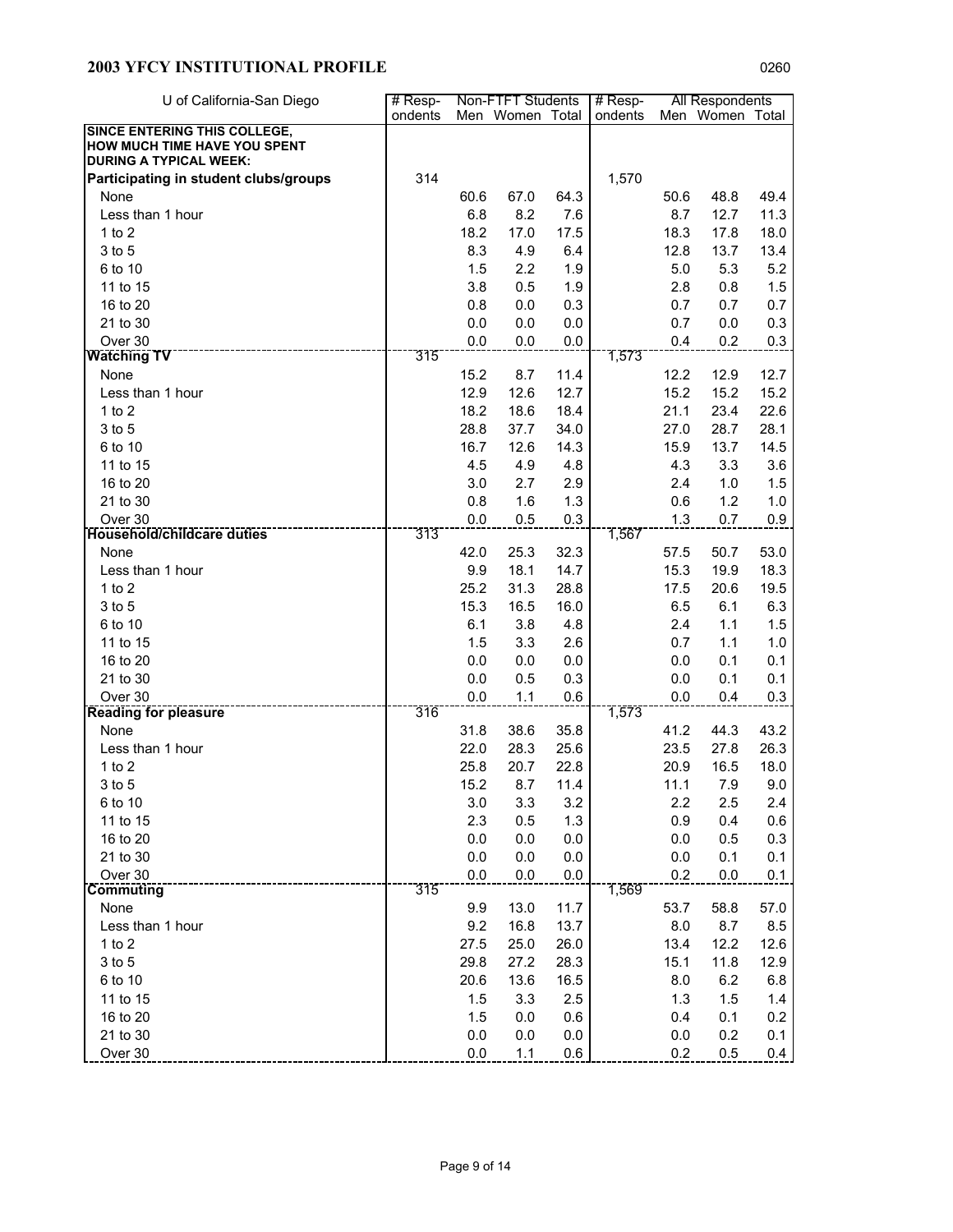| U of California-San Diego                                     | # Resp- |      | Non-FTFT Students |      | $#$ Resp- |      | All Respondents |      |
|---------------------------------------------------------------|---------|------|-------------------|------|-----------|------|-----------------|------|
|                                                               | ondents |      | Men Women Total   |      | ondents   |      | Men Women Total |      |
| <b>SINCE ENTERING THIS COLLEGE,</b>                           |         |      |                   |      |           |      |                 |      |
| HOW MUCH TIME HAVE YOU SPENT<br><b>DURING A TYPICAL WEEK:</b> |         |      |                   |      |           |      |                 |      |
| Playing video/computer games                                  | 316     |      |                   |      | 1,570     |      |                 |      |
| None                                                          |         | 39.4 | 76.6              | 61.1 |           | 26.7 | 65.6            | 52.2 |
| Less than 1 hour                                              |         | 16.7 | 15.2              | 15.8 |           | 18.7 | 18.7            | 18.7 |
| $1$ to $2$                                                    |         | 21.2 | 3.8               | 11.1 |           | 19.8 | 9.7             | 13.2 |
| 3 to 5                                                        |         | 10.6 | 2.2               | 5.7  |           | 17.0 | 4.2             | 8.6  |
| 6 to 10                                                       |         | 8.3  | 2.2               | 4.7  |           | 10.7 | 1.2             | 4.5  |
| 11 to 15                                                      |         | 3.0  | 0.0               | 1.3  |           | 4.4  | 0.2             | 1.7  |
| 16 to 20                                                      |         | 0.8  | 0.0               | 0.3  |           | 1.5  | 0.3             | 0.7  |
| 21 to 30                                                      |         | 0.0  | 0.0               | 0.0  |           | 0.7  | 0.0             | 0.3  |
| Over 30                                                       |         | 0.0  | 0.0               | 0.0  |           | 0.4  | 0.1             | 0.2  |
| <b>Prayer/meditation</b>                                      | 315     |      |                   |      | 1,572     |      |                 |      |
| None                                                          |         | 61.8 | 61.4              | 61.6 |           | 61.4 | 56.9            | 58.5 |
| Less than 1 hour                                              |         | 13.0 | 18.5              | 16.2 |           | 19.1 | 23.4            | 21.9 |
| $1$ to $2$                                                    |         | 16.0 | 14.7              | 15.2 |           | 13.5 | 13.2            | 13.3 |
| 3 to 5                                                        |         | 6.1  | 5.4               | 5.7  |           | 4.5  | 4.8             | 4.7  |
| 6 to 10                                                       |         | 3.1  | 0.0               | 1.3  |           | 1.3  | 1.2             | 1.2  |
| 11 to 15                                                      |         | 0.0  | 0.0               | 0.0  |           | 0.2  | 0.2             | 0.2  |
| 16 to 20                                                      |         | 0.0  | 0.0               | 0.0  |           | 0.0  | 0.1             | 0.1  |
| 21 to 30                                                      |         | 0.0  | 0.0               | 0.0  |           | 0.0  | 0.2             | 0.1  |
| Over 30                                                       |         | 0.0  | 0.0               | 0.0  |           | 0.0  | 0.0             | 0.0  |
| <b>Surfing the Internet</b>                                   | 314     |      |                   |      | 1,568     |      |                 |      |
| None                                                          |         | 0.8  | 8.2               | 5.1  |           | 1.5  | 6.6             | 4.8  |
| Less than 1 hour                                              |         | 11.5 | 26.8              | 20.4 |           | 8.9  | 19.6            | 15.9 |
| $1$ to $2$                                                    |         | 24.4 | 26.2              | 25.5 |           | 23.9 | 25.3            | 24.8 |
| 3 to 5                                                        |         | 33.6 | 23.0              | 27.4 |           | 29.6 | 25.8            | 27.1 |
| 6 to 10                                                       |         | 16.8 | 8.7               | 12.1 |           | 19.1 | 12.4            | 14.7 |
| 11 to 15                                                      |         | 5.3  | 2.7               | 3.8  |           | 7.8  | 4.1             | 5.4  |
| 16 to 20                                                      |         | 4.6  | 2.7               | 3.5  |           | 4.4  | 2.9             | 3.4  |
| 21 to 30                                                      |         | 2.3  | 1.1               | 1.6  |           | 1.9  | 1.3             | 1.5  |
| Over 30                                                       |         | 0.8  | 0.5               | 0.6  |           | 3.0  | 2.1             | 2.4  |
| <b>Communicating via e-mail, Instant</b><br>Messenger, etc.   | 315     |      |                   |      | 1,572     |      |                 |      |
| None                                                          |         | 3.8  | 4.3               | 4.1  |           | 1.5  | 1.6             | 1.6  |
| Less than 1 hour                                              |         | 20.6 | 22.3              | 21.6 |           | 12.6 | 11.1            | 11.6 |
| 1 to $2$                                                      |         | 35.1 | 31.5              | 33.0 |           | 25.7 | 27.0            | 26.6 |
| 3 to 5                                                        |         | 25.2 | 25.5              | 25.4 |           | 26.7 | 25.7            | 26.0 |
| 6 to 10                                                       |         | 9.2  | 7.6               | 8.3  |           | 16.5 | 16.6            | 16.5 |
| 11 to 15                                                      |         | 1.5  | 3.8               | 2.9  |           | 5.9  | 7.5             | 6.9  |
| 16 to 20                                                      |         | 0.8  | 2.2               | 1.6  |           | 4.1  | 3.8             | 3.9  |
| 21 to 30                                                      |         | 3.1  | 2.7               | 2.9  |           | 1.5  | 2.8             | 2.4  |
| Over 30                                                       |         | 0.8  | 0.0               | 0.3  |           | 5.6  | 3.9             | 4.5  |
| What is your current grade average (as                        |         |      |                   |      |           |      |                 |      |
| of your most recently completed                               |         |      |                   |      |           |      |                 |      |
| academic term)?                                               | 314     |      |                   |      | 1,571     |      |                 |      |
| $A(3.75-4.0)$                                                 |         | 13.7 | 9.3               | 11.1 |           | 13.9 | 12.0            | 12.7 |
| $A-, B+ (3.25-3.74)$                                          |         | 29.0 | 30.1              | 29.6 |           | 32.2 | 34.2            | 33.5 |
| B (2.75-3.24)                                                 |         | 29.0 | 39.9              | 35.4 |           | 32.2 | 31.5            | 31.8 |
| $B-, C+ (2.25-2.74)$                                          |         | 19.1 | 10.9              | 14.3 |           | 13.1 | 13.1            | 13.1 |
| $C(1.75-2.24)$                                                |         | 7.6  | 8.7               | 8.3  |           | 7.0  | 6.9             | 6.9  |
| C- or less (below 1.75)                                       |         | 1.5  | 1.1               | 1.3  |           | 1.5  | 2.2             | 2.0  |
| I do not receive grades in my courses                         |         | 0.0  | 0.0               | 0.0  |           | 0.0  | 0.0             | 0.0  |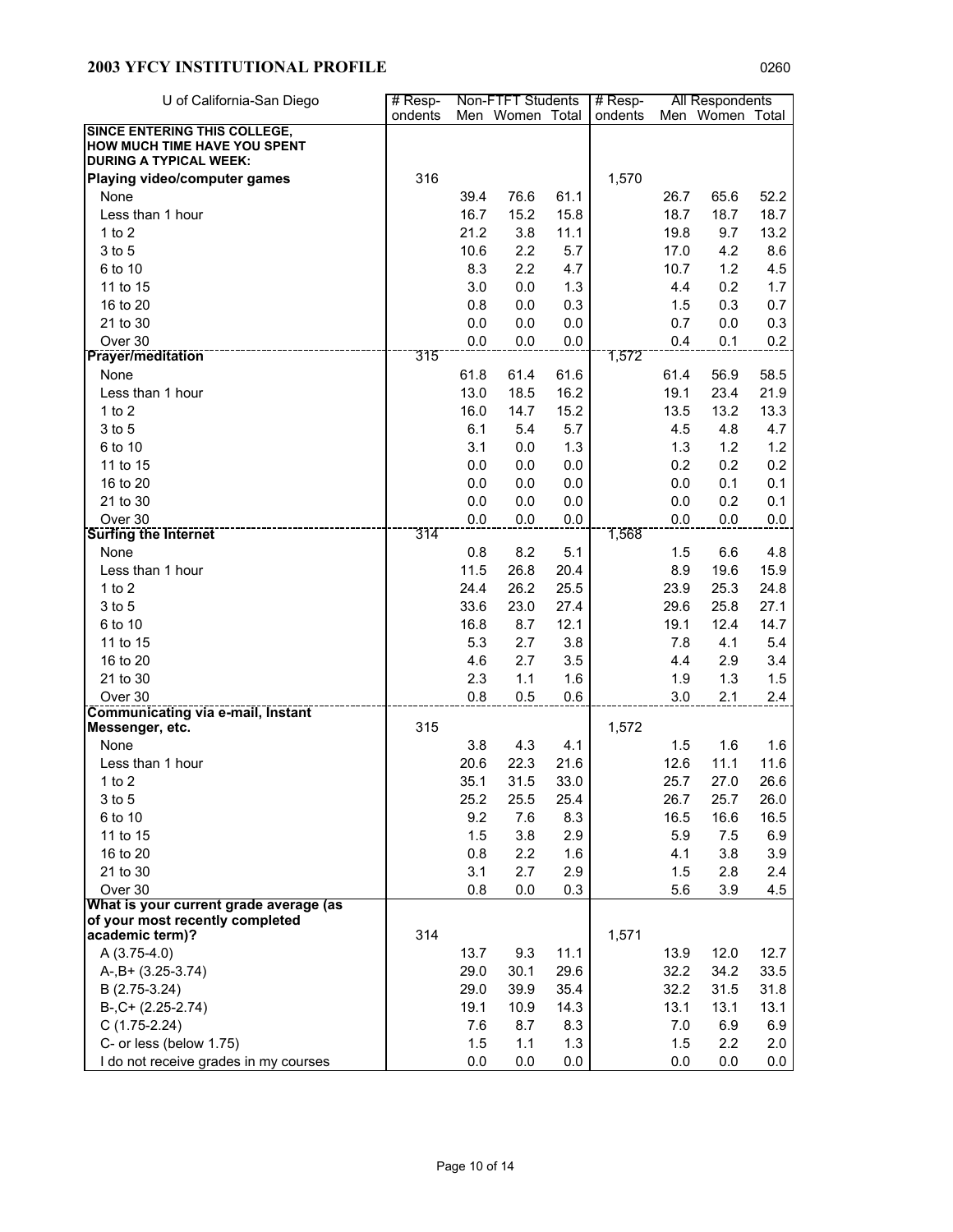| U of California-San Diego                                                        | Non-FTFT Students<br>$#$ Resp- |      |                 | $#$ Resp- |         | All Respondents |                 |      |
|----------------------------------------------------------------------------------|--------------------------------|------|-----------------|-----------|---------|-----------------|-----------------|------|
|                                                                                  | ondents                        |      | Men Women Total |           | ondents |                 | Men Women Total |      |
| Students noting they are "satisfied"<br>or "very satisfied" with:                |                                |      |                 |           |         |                 |                 |      |
| Amount of contact with faculty                                                   | 316                            | 33.3 | 46.2            | 40.8      | 1,575   | 38.1            | 34.0            | 35.4 |
| Opportunities for community service                                              | 315                            | 18.2 | 23.5            | 21.3      | 1,574   | 26.1            | 32.8            | 30.5 |
| Relevance of coursework to everyday life                                         | 315                            | 50.0 | 45.9            | 47.6      | 1,572   | 39.5            | 36.5            | 37.5 |
| Relevance of coursework to future                                                |                                |      |                 |           |         |                 |                 |      |
| career plans                                                                     | 313                            | 62.9 | 60.2            | 61.3      | 1,570   | 57.3            | 51.9            | 53.8 |
| Overall quality of instruction                                                   | 315                            | 71.2 | 77.0            | 74.6      | 1,571   | 68.4            | 70.2            | 69.6 |
| Overall sense of community among                                                 |                                |      |                 |           |         |                 |                 |      |
| students                                                                         | 314                            | 31.8 | 32.4            | 32.2      | 1,572   | 41.0            | 40.6            | 40.8 |
| Overall college experience<br>What do you think you will be doing in             | 315                            | 58.3 | 62.3            | 60.6      | 1,574   | 68.9            | 66.7            | 67.5 |
| <b>Fall 2003</b>                                                                 | 315                            |      |                 |           | 1,574   |                 |                 |      |
| Attending your current (or most recent)                                          |                                |      |                 |           |         |                 |                 |      |
| institution                                                                      |                                | 99.2 | 95.1            | 96.8      |         | 97.2            | 96.9            | 97.0 |
| Attending another institution                                                    |                                | 0.8  | 4.9             | 3.2       |         | 1.5             | 3.0             | 2.5  |
| Not attending any institution                                                    |                                | 0.0  | 0.0             | 0.0       |         | 1.3             | 0.1             | 0.5  |
| Do you give the Higher Education                                                 |                                |      |                 |           |         |                 |                 |      |
| Research Institute at UCLA permission                                            |                                |      |                 |           |         |                 |                 |      |
| to include your ID number should your<br>college request the data for additional |                                |      |                 |           |         |                 |                 |      |
| research analyses?                                                               | 314                            |      |                 |           | 1,572   |                 |                 |      |
| Yes                                                                              |                                | 64.9 | 50.8            | 56.7      |         | 56.1            | 49.9            | 52.0 |
| No                                                                               |                                | 35.1 | 49.2            | 43.3      |         | 43.9            | 50.1            | 48.0 |
| Type of survey returned                                                          | 316                            |      |                 |           | 1,576   |                 |                 |      |
| Paper                                                                            |                                | 43.9 | 62.0            | 54.4      |         | 41.0            | 54.1            | 49.6 |
| Web                                                                              |                                | 56.1 | 38.0            | 45.6      |         | 59.0            | 45.9            | 50.4 |
| 25. From the list below, what has been your                                      |                                |      |                 |           |         |                 |                 |      |
| biggest problem or source of worry at UCSD                                       |                                |      |                 |           |         |                 |                 |      |
| during the past academic year? (Mark only                                        |                                |      |                 |           |         |                 |                 |      |
| one)                                                                             | 273                            |      |                 |           | 1,382   |                 |                 |      |
| A. Doing well academically.                                                      |                                | 55.4 | 59.0            | 57.5      |         | 52.9            | 57.6            | 56.0 |
| B. Making new friends.                                                           |                                | 15.2 | 16.8            | 16.1      |         | 16.8            | 15.7            | 16.1 |
| C. Trying to "find" myself in the sense of                                       |                                |      |                 |           |         |                 |                 |      |
| personal meaning and self-identity.                                              |                                | 7.1  | 9.9             | 8.8       |         | 12.9            | 13.1            | 13.0 |
| D. Making it financially.                                                        |                                | 14.3 | 8.7             | 11.0      |         | 8.8             | 7.0             | 7.6  |
| E. I did not have any significant problems.                                      |                                | 8.0  | 5.6             | 6.6       |         | 8.6             | 6.7             | 7.3  |
| 26. How important do you think it is that the                                    |                                |      |                 |           |         |                 |                 |      |
| University provides programs designed to                                         |                                |      |                 |           |         |                 |                 |      |
| promote greater understanding among                                              |                                |      |                 |           |         |                 |                 |      |
| students of different ethnic or racial                                           |                                |      |                 |           |         |                 |                 |      |
| backgrounds?                                                                     | 273                            |      |                 |           | 1,380   |                 |                 |      |
| A. Essential.                                                                    |                                | 17.0 | 14.9            | 15.8      |         | 18.7            | 17.5            | 17.9 |
| B. Very important.                                                               |                                | 20.5 | 23.6            | 22.3      |         | 23.5            | 30.0            | 27.8 |
| C. Somewhat important.                                                           |                                | 33.0 | 32.9            | 33.0      |         | 30.0            | 31.4            | 30.9 |
| D. Not important.                                                                |                                | 22.3 | 22.4            | 22.3      |         | 23.5            | 15.9            | 18.5 |
| E. No opinion.                                                                   |                                | 7.1  | 6.2             | 6.6       |         | 4.3             | 5.1             | 4.9  |
| 27. Academic advising by staff from your                                         |                                |      |                 |           |         |                 |                 |      |
| college (i.e., Revelle, Muir, ERC, TMC,                                          |                                |      |                 |           |         |                 |                 |      |
| <b>Warren, Sixth)</b>                                                            | 272                            |      |                 |           | 1,378   |                 |                 |      |
| A. Have had no need to use these services.                                       |                                | 25.9 | 23.1            | 24.3      |         | 24.5            | 19.7            | 21.3 |
| B. May have had a need but did not use these                                     |                                |      |                 |           |         |                 |                 |      |
| services.                                                                        |                                | 15.2 | 17.5            | 16.5      |         | 15.6            | 17.5            | 16.8 |
| C. Used the services and was very satisfied                                      |                                |      |                 |           |         |                 |                 |      |
| with the service provided.                                                       |                                | 11.6 | 16.9            | 14.7      |         | 15.6            | 14.2            | 14.7 |
| D. Used the services and was satisfied with                                      |                                |      |                 |           |         |                 |                 |      |
| the service provided.                                                            |                                | 34.8 | 34.4            | 34.6      |         | 33.8            | 39.2            | 37.4 |
| E. Used the services and was dissatisfied with                                   |                                |      |                 |           |         |                 |                 |      |
| the services provided.                                                           |                                | 12.5 | 8.1             | 9.9       |         | 10.6            | 9.5             | 9.9  |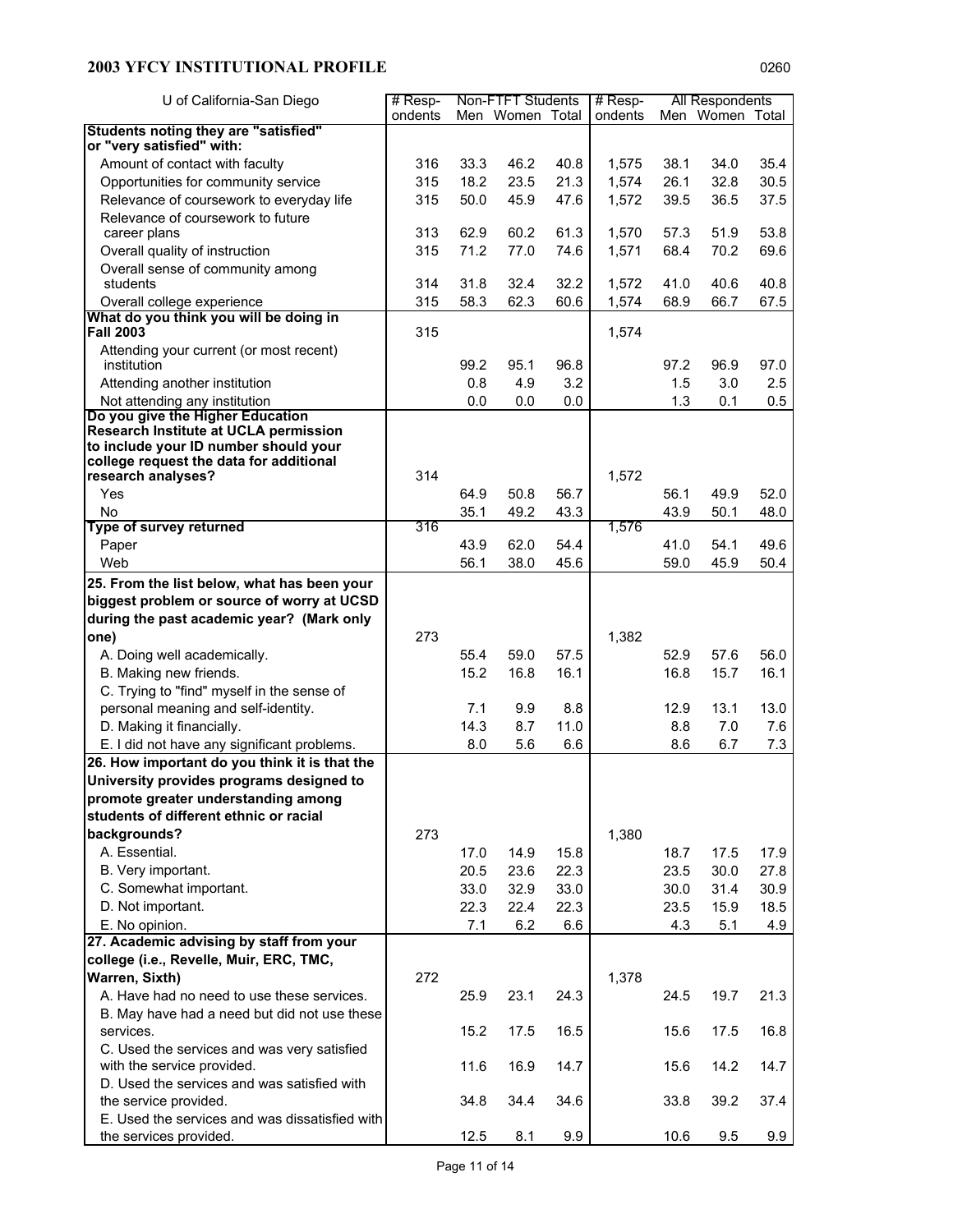| U of California-San Diego                      | $#$ Resp-        |      | Non-FTFT Students |      | $#$ Resp- |      | All Respondents |      |
|------------------------------------------------|------------------|------|-------------------|------|-----------|------|-----------------|------|
|                                                | ondents          |      | Men Women Total   |      | ondents   |      | Men Women Total |      |
| 28. Counseling and Psychological services      | 271              |      |                   |      | 1,378     |      |                 |      |
| A. Have had no need to use these services.     |                  | 64.3 | 52.8              | 57.6 |           | 68.0 | 63.2            | 64.8 |
| B. May have had a need but did not use these   |                  |      |                   |      |           |      |                 |      |
| services.                                      |                  | 19.6 | 19.5              | 19.6 |           | 14.3 | 17.5            | 16.4 |
| C. Used the services and was very satisfied    |                  |      |                   |      |           |      |                 |      |
| with the service provided.                     |                  | 8.0  | 9.4               | 8.9  |           | 6.9  | 5.5             | 6.0  |
| D. Used the services and was satisfied with    |                  |      |                   |      |           |      |                 |      |
| the service provided.                          |                  | 7.1  | 14.5              | 11.4 |           | 8.6  | 10.6            | 9.9  |
| E. Used the services and was dissatisfied with |                  |      |                   |      |           |      |                 |      |
| the services provided.                         |                  | 0.9  | 3.8               | 2.6  |           | 2.2  | 3.3             | 2.9  |
| 29. Health services                            | $\overline{272}$ |      |                   |      | 1,378     |      |                 |      |
| A. Have had no need to use these services.     |                  | 44.6 | 40.0              | 41.9 |           | 45.1 | 35.1            | 38.5 |
| B. May have had a need but did not use these   |                  |      |                   |      |           |      |                 |      |
| services.                                      |                  | 14.3 | 16.2              | 15.4 |           | 13.6 | 16.5            | 15.5 |
| C. Used the services and was very satisfied    |                  |      |                   |      |           |      |                 |      |
| with the service provided.                     |                  | 17.0 | 13.8              | 15.1 |           | 14.9 | 17.0            | 16.3 |
| D. Used the services and was satisfied with    |                  |      |                   |      |           |      |                 |      |
| the service provided.                          |                  | 21.4 | 26.9              | 24.6 |           | 20.3 | 25.2            | 23.6 |
| E. Used the services and was dissatisfied with |                  |      |                   |      |           |      |                 |      |
| the services provided.                         |                  | 2.7  | 3.1               | 2.9  |           | 6.0  | 6.1             | 6.1  |
| 30. Tutoring or other learning assistance      |                  |      |                   |      |           |      |                 |      |
| services (such as services provided by         |                  |      |                   |      |           |      |                 |      |
| <b>OASIS)</b>                                  | 272              |      |                   |      | 1,379     |      |                 |      |
| A. Have had no need to use these services.     |                  | 50.9 | 48.7              | 49.6 |           | 52.3 | 44.9            | 47.4 |
| B. May have had a need but did not use these   |                  |      |                   |      |           |      |                 |      |
| services.                                      |                  | 27.7 | 31.2              | 29.8 |           | 25.3 | 32.3            | 29.9 |
| C. Used the services and was very satisfied    |                  |      |                   |      |           |      |                 |      |
| with the service provided.                     |                  | 10.7 | 7.5               | 8.8  |           | 10.8 | 9.1             | 9.6  |
| D. Used the services and was satisfied with    |                  |      |                   |      |           |      |                 |      |
| the service provided.                          |                  | 7.1  | 9.4               | 8.5  |           | 9.1  | 11.0            | 10.4 |
| E. Used the services and was dissatisfied with |                  |      |                   |      |           |      |                 |      |
| the services provided.                         |                  | 3.6  | 3.1               | 3.3  |           | 2.6  | 2.7             | 2.7  |
| 31. Multi-cultural services (such as services  |                  |      |                   |      |           |      |                 |      |
| provided by the Cross Cultural Center)         | 271              |      |                   |      | 1,378     |      |                 |      |
| A. Have had no need to use these services.     |                  | 64.0 | 55.6              | 59.0 |           | 61.5 | 57.5            | 58.9 |
| B. May have had a need but did not use these   |                  |      |                   |      |           |      |                 |      |
| services.                                      |                  | 19.8 | 20.0              | 19.9 |           | 13.6 | 15.8            | 15.1 |
| C. Used the services and was very satisfied    |                  |      |                   |      |           |      |                 |      |
| with the service provided.                     |                  | 10.8 | 13.1              | 12.2 |           | 13.2 | 13.5            | 13.4 |
| D. Used the services and was satisfied with    |                  |      |                   |      |           |      |                 |      |
| the service provided.                          |                  | 5.4  | 11.3              | 8.9  |           | 10.8 | 12.3            | 11.8 |
| E. Used the services and was dissatisfied with |                  |      |                   |      |           |      |                 |      |
| the services provided.                         |                  | 0.0  | 0.0               | 0.0  |           | 0.9  | 0.8             | 0.8  |
| 32. Campus recreational facilities (such as    |                  |      |                   |      |           |      |                 |      |
| RIMAC, Main Gym, Canyonview, etc.)             | 271              |      |                   |      | 1,376     |      |                 |      |
| A. Have had no need to use these facilities.   |                  | 20.5 | 32.1              | 27.3 |           | 13.2 | 14.2            | 13.9 |
| B. May have had a need but did not use these   |                  |      |                   |      |           |      |                 |      |
| facilities.                                    |                  | 18.7 | 27.7              | 24.0 |           | 13.9 | 14.1            | 14.0 |
| C. Used the facilities and was very satisfied. |                  | 29.5 | 17.6              | 22.5 |           | 38.3 | 34.2            | 35.6 |
| D. Used the facilities and was satisfied.      |                  | 27.7 | 22.0              | 24.4 |           | 31.2 | 36.0            | 34.4 |
| E. Used the facilities and was dissatisfied.   |                  | 3.6  | 0.6               | 1.8  |           | 3.5  | 1.4             | 2.1  |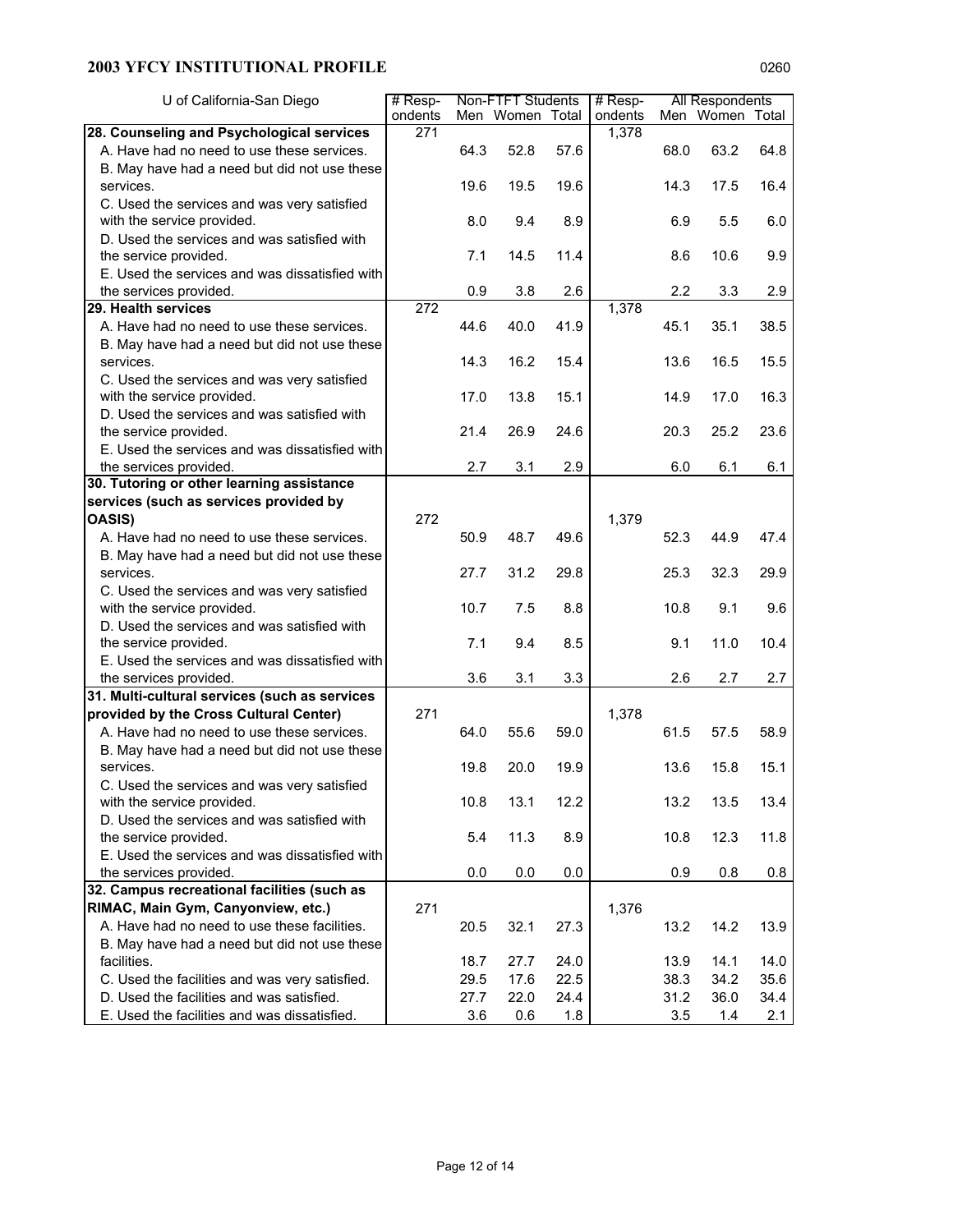| Men Women Total<br>Men Women Total<br>ondents<br>1,374<br>33. Campus recreational programs<br>270<br>A. Have had no need to use these services.<br>36.0<br>50.0<br>57.0<br>54.1<br>36.6<br>34.8<br>B. May have had a need but did not use these<br>23.0<br>25.0<br>27.8<br>26.7<br>20.3<br>24.3<br>services.<br>C. Used the services and was very satisfied<br>with the service provided.<br>10.7<br>7.0<br>12.7<br>4.4<br>13.4<br>12.4<br>D. Used the services and was satisfied with<br>the service provided.<br>11.6<br>10.8<br>11.1<br>27.5<br>24.5<br>25.5<br>E. Used the services and was dissatisfied with<br>1.1<br>2.2<br>the services provided.<br>2.7<br>0.0<br>3.9<br>2.8<br>1,371<br>270<br>34. Residential life programs<br>A. Have had no need to use these services.<br>64.3<br>59.5<br>61.5<br>43.5<br>47.3<br>44.8<br>B. May have had a need but did not use these<br>18.7<br>24.7<br>22.2<br>13.9<br>15.1<br>services.<br>15.7<br>C. Used the services and was very satisfied<br>with the service provided.<br>3.6<br>3.8<br>3.7<br>8.9<br>9.1<br>9.0<br>D. Used the services and was satisfied with<br>the service provided.<br>8.9<br>10.8<br>10.0<br>22.8<br>27.4<br>25.8<br>E. Used the services and was dissatisfied with<br>4.5<br>1.3<br>2.6<br>4.3<br>5.3<br>the services provided.<br>7.2<br>1,371<br>35. Transfer student services<br>270<br>25.9<br>20.4<br>63.2<br>A. Have had no need to use these services.<br>16.5<br>62.2<br>63.8<br>B. May have had a need but did not use these<br>services.<br>10.2<br>33.9<br>33.5<br>33.7<br>11.7<br>9.4<br>C. Used the services and was very satisfied<br>with the service provided.<br>12.5<br>13.3<br>13.0<br>9.4<br>9.6<br>9.8<br>D. Used the services and was satisfied with<br>the service provided.<br>19.6<br>31.0<br>26.3<br>12.8<br>14.2<br>14.8<br>E. Used the services and was dissatisfied with<br>8.0<br>6.7<br>2.8<br>the services provided.<br>5.7<br>3.5<br>2.5<br>36. Campus Transportation services<br>(busses/shuttles)<br>270<br>1,374<br>A. Have had no need to use these services.<br>13.4<br>13.9<br>13.7<br>10.8<br>9.8<br>10.1<br>B. May have had a need but did not use these<br>services.<br>27.8<br>19.2<br>18.7<br>24.1<br>18.8<br>19.4<br>C. Used the services and was very satisfied<br>29.1<br>30.6<br>with the service provided.<br>35.7<br>31.9<br>29.4<br>31.1<br>D. Used the services and was satisfied with<br>27.7<br>27.8<br>27.8<br>37.0<br>37.5<br>37.3<br>the service provided.<br>E. Used the services and was dissatisfied with<br>2.6<br>2.8<br>the services provided.<br>4.5<br>1.3<br>3.9<br>2.2<br>37. Variety of courses and subjects at this<br>270<br>1,372<br>campus<br>A. Very Satisfied.<br>44.1<br>33.6<br>32.8<br>43.7<br>44.3<br>31.2<br>B. Satisfied.<br>47.3<br>44.9<br>52.4<br>53.0<br>52.8<br>45.9<br>C. Dissatisfied.<br>8.9<br>7.6<br>8.1<br>13.6<br>10.8<br>11.7<br>D. Very Dissatisfied.<br>$0.0\,$<br>2.5<br>1.5<br>2.4<br>2.2<br>2.3<br>Е<br>0.0<br>0.6<br>0.4<br>0.4<br>0.4<br>0.4<br>38. Freshman Seminar courses<br>270<br>1,373<br>66.5<br>68.1<br>52.5<br>A. Did not participate in Freshman Seminars.<br>70.5<br>51.2<br>53.2<br>25.8<br>B. Very Satisfied.<br>11.6<br>14.6<br>13.3<br>23.6<br>25.1<br>C. Satisfied.<br>10.7<br>12.0<br>11.5<br>18.4<br>14.7<br>16.0<br>D. Dissatisfied.<br>7.1<br>5.7<br>6.3<br>5.9<br>5.3<br>5.5 | U of California-San Diego | $#$ Resp- |         | Non-FTFT Students |     | # Resp- |     | All Respondents |     |
|--------------------------------------------------------------------------------------------------------------------------------------------------------------------------------------------------------------------------------------------------------------------------------------------------------------------------------------------------------------------------------------------------------------------------------------------------------------------------------------------------------------------------------------------------------------------------------------------------------------------------------------------------------------------------------------------------------------------------------------------------------------------------------------------------------------------------------------------------------------------------------------------------------------------------------------------------------------------------------------------------------------------------------------------------------------------------------------------------------------------------------------------------------------------------------------------------------------------------------------------------------------------------------------------------------------------------------------------------------------------------------------------------------------------------------------------------------------------------------------------------------------------------------------------------------------------------------------------------------------------------------------------------------------------------------------------------------------------------------------------------------------------------------------------------------------------------------------------------------------------------------------------------------------------------------------------------------------------------------------------------------------------------------------------------------------------------------------------------------------------------------------------------------------------------------------------------------------------------------------------------------------------------------------------------------------------------------------------------------------------------------------------------------------------------------------------------------------------------------------------------------------------------------------------------------------------------------------------------------------------------------------------------------------------------------------------------------------------------------------------------------------------------------------------------------------------------------------------------------------------------------------------------------------------------------------------------------------------------------------------------------------------------------------------------------------------------------------------------------------------------------------------------------------------------------------------------------------------------------------------------------------------------------------------------------------------------------------------------------------------------------------|---------------------------|-----------|---------|-------------------|-----|---------|-----|-----------------|-----|
|                                                                                                                                                                                                                                                                                                                                                                                                                                                                                                                                                                                                                                                                                                                                                                                                                                                                                                                                                                                                                                                                                                                                                                                                                                                                                                                                                                                                                                                                                                                                                                                                                                                                                                                                                                                                                                                                                                                                                                                                                                                                                                                                                                                                                                                                                                                                                                                                                                                                                                                                                                                                                                                                                                                                                                                                                                                                                                                                                                                                                                                                                                                                                                                                                                                                                                                                                                                      |                           | ondents   |         |                   |     |         |     |                 |     |
|                                                                                                                                                                                                                                                                                                                                                                                                                                                                                                                                                                                                                                                                                                                                                                                                                                                                                                                                                                                                                                                                                                                                                                                                                                                                                                                                                                                                                                                                                                                                                                                                                                                                                                                                                                                                                                                                                                                                                                                                                                                                                                                                                                                                                                                                                                                                                                                                                                                                                                                                                                                                                                                                                                                                                                                                                                                                                                                                                                                                                                                                                                                                                                                                                                                                                                                                                                                      |                           |           |         |                   |     |         |     |                 |     |
|                                                                                                                                                                                                                                                                                                                                                                                                                                                                                                                                                                                                                                                                                                                                                                                                                                                                                                                                                                                                                                                                                                                                                                                                                                                                                                                                                                                                                                                                                                                                                                                                                                                                                                                                                                                                                                                                                                                                                                                                                                                                                                                                                                                                                                                                                                                                                                                                                                                                                                                                                                                                                                                                                                                                                                                                                                                                                                                                                                                                                                                                                                                                                                                                                                                                                                                                                                                      |                           |           |         |                   |     |         |     |                 |     |
|                                                                                                                                                                                                                                                                                                                                                                                                                                                                                                                                                                                                                                                                                                                                                                                                                                                                                                                                                                                                                                                                                                                                                                                                                                                                                                                                                                                                                                                                                                                                                                                                                                                                                                                                                                                                                                                                                                                                                                                                                                                                                                                                                                                                                                                                                                                                                                                                                                                                                                                                                                                                                                                                                                                                                                                                                                                                                                                                                                                                                                                                                                                                                                                                                                                                                                                                                                                      |                           |           |         |                   |     |         |     |                 |     |
|                                                                                                                                                                                                                                                                                                                                                                                                                                                                                                                                                                                                                                                                                                                                                                                                                                                                                                                                                                                                                                                                                                                                                                                                                                                                                                                                                                                                                                                                                                                                                                                                                                                                                                                                                                                                                                                                                                                                                                                                                                                                                                                                                                                                                                                                                                                                                                                                                                                                                                                                                                                                                                                                                                                                                                                                                                                                                                                                                                                                                                                                                                                                                                                                                                                                                                                                                                                      |                           |           |         |                   |     |         |     |                 |     |
|                                                                                                                                                                                                                                                                                                                                                                                                                                                                                                                                                                                                                                                                                                                                                                                                                                                                                                                                                                                                                                                                                                                                                                                                                                                                                                                                                                                                                                                                                                                                                                                                                                                                                                                                                                                                                                                                                                                                                                                                                                                                                                                                                                                                                                                                                                                                                                                                                                                                                                                                                                                                                                                                                                                                                                                                                                                                                                                                                                                                                                                                                                                                                                                                                                                                                                                                                                                      |                           |           |         |                   |     |         |     |                 |     |
|                                                                                                                                                                                                                                                                                                                                                                                                                                                                                                                                                                                                                                                                                                                                                                                                                                                                                                                                                                                                                                                                                                                                                                                                                                                                                                                                                                                                                                                                                                                                                                                                                                                                                                                                                                                                                                                                                                                                                                                                                                                                                                                                                                                                                                                                                                                                                                                                                                                                                                                                                                                                                                                                                                                                                                                                                                                                                                                                                                                                                                                                                                                                                                                                                                                                                                                                                                                      |                           |           |         |                   |     |         |     |                 |     |
|                                                                                                                                                                                                                                                                                                                                                                                                                                                                                                                                                                                                                                                                                                                                                                                                                                                                                                                                                                                                                                                                                                                                                                                                                                                                                                                                                                                                                                                                                                                                                                                                                                                                                                                                                                                                                                                                                                                                                                                                                                                                                                                                                                                                                                                                                                                                                                                                                                                                                                                                                                                                                                                                                                                                                                                                                                                                                                                                                                                                                                                                                                                                                                                                                                                                                                                                                                                      |                           |           |         |                   |     |         |     |                 |     |
|                                                                                                                                                                                                                                                                                                                                                                                                                                                                                                                                                                                                                                                                                                                                                                                                                                                                                                                                                                                                                                                                                                                                                                                                                                                                                                                                                                                                                                                                                                                                                                                                                                                                                                                                                                                                                                                                                                                                                                                                                                                                                                                                                                                                                                                                                                                                                                                                                                                                                                                                                                                                                                                                                                                                                                                                                                                                                                                                                                                                                                                                                                                                                                                                                                                                                                                                                                                      |                           |           |         |                   |     |         |     |                 |     |
|                                                                                                                                                                                                                                                                                                                                                                                                                                                                                                                                                                                                                                                                                                                                                                                                                                                                                                                                                                                                                                                                                                                                                                                                                                                                                                                                                                                                                                                                                                                                                                                                                                                                                                                                                                                                                                                                                                                                                                                                                                                                                                                                                                                                                                                                                                                                                                                                                                                                                                                                                                                                                                                                                                                                                                                                                                                                                                                                                                                                                                                                                                                                                                                                                                                                                                                                                                                      |                           |           |         |                   |     |         |     |                 |     |
|                                                                                                                                                                                                                                                                                                                                                                                                                                                                                                                                                                                                                                                                                                                                                                                                                                                                                                                                                                                                                                                                                                                                                                                                                                                                                                                                                                                                                                                                                                                                                                                                                                                                                                                                                                                                                                                                                                                                                                                                                                                                                                                                                                                                                                                                                                                                                                                                                                                                                                                                                                                                                                                                                                                                                                                                                                                                                                                                                                                                                                                                                                                                                                                                                                                                                                                                                                                      |                           |           |         |                   |     |         |     |                 |     |
|                                                                                                                                                                                                                                                                                                                                                                                                                                                                                                                                                                                                                                                                                                                                                                                                                                                                                                                                                                                                                                                                                                                                                                                                                                                                                                                                                                                                                                                                                                                                                                                                                                                                                                                                                                                                                                                                                                                                                                                                                                                                                                                                                                                                                                                                                                                                                                                                                                                                                                                                                                                                                                                                                                                                                                                                                                                                                                                                                                                                                                                                                                                                                                                                                                                                                                                                                                                      |                           |           |         |                   |     |         |     |                 |     |
|                                                                                                                                                                                                                                                                                                                                                                                                                                                                                                                                                                                                                                                                                                                                                                                                                                                                                                                                                                                                                                                                                                                                                                                                                                                                                                                                                                                                                                                                                                                                                                                                                                                                                                                                                                                                                                                                                                                                                                                                                                                                                                                                                                                                                                                                                                                                                                                                                                                                                                                                                                                                                                                                                                                                                                                                                                                                                                                                                                                                                                                                                                                                                                                                                                                                                                                                                                                      |                           |           |         |                   |     |         |     |                 |     |
|                                                                                                                                                                                                                                                                                                                                                                                                                                                                                                                                                                                                                                                                                                                                                                                                                                                                                                                                                                                                                                                                                                                                                                                                                                                                                                                                                                                                                                                                                                                                                                                                                                                                                                                                                                                                                                                                                                                                                                                                                                                                                                                                                                                                                                                                                                                                                                                                                                                                                                                                                                                                                                                                                                                                                                                                                                                                                                                                                                                                                                                                                                                                                                                                                                                                                                                                                                                      |                           |           |         |                   |     |         |     |                 |     |
|                                                                                                                                                                                                                                                                                                                                                                                                                                                                                                                                                                                                                                                                                                                                                                                                                                                                                                                                                                                                                                                                                                                                                                                                                                                                                                                                                                                                                                                                                                                                                                                                                                                                                                                                                                                                                                                                                                                                                                                                                                                                                                                                                                                                                                                                                                                                                                                                                                                                                                                                                                                                                                                                                                                                                                                                                                                                                                                                                                                                                                                                                                                                                                                                                                                                                                                                                                                      |                           |           |         |                   |     |         |     |                 |     |
|                                                                                                                                                                                                                                                                                                                                                                                                                                                                                                                                                                                                                                                                                                                                                                                                                                                                                                                                                                                                                                                                                                                                                                                                                                                                                                                                                                                                                                                                                                                                                                                                                                                                                                                                                                                                                                                                                                                                                                                                                                                                                                                                                                                                                                                                                                                                                                                                                                                                                                                                                                                                                                                                                                                                                                                                                                                                                                                                                                                                                                                                                                                                                                                                                                                                                                                                                                                      |                           |           |         |                   |     |         |     |                 |     |
|                                                                                                                                                                                                                                                                                                                                                                                                                                                                                                                                                                                                                                                                                                                                                                                                                                                                                                                                                                                                                                                                                                                                                                                                                                                                                                                                                                                                                                                                                                                                                                                                                                                                                                                                                                                                                                                                                                                                                                                                                                                                                                                                                                                                                                                                                                                                                                                                                                                                                                                                                                                                                                                                                                                                                                                                                                                                                                                                                                                                                                                                                                                                                                                                                                                                                                                                                                                      |                           |           |         |                   |     |         |     |                 |     |
|                                                                                                                                                                                                                                                                                                                                                                                                                                                                                                                                                                                                                                                                                                                                                                                                                                                                                                                                                                                                                                                                                                                                                                                                                                                                                                                                                                                                                                                                                                                                                                                                                                                                                                                                                                                                                                                                                                                                                                                                                                                                                                                                                                                                                                                                                                                                                                                                                                                                                                                                                                                                                                                                                                                                                                                                                                                                                                                                                                                                                                                                                                                                                                                                                                                                                                                                                                                      |                           |           |         |                   |     |         |     |                 |     |
|                                                                                                                                                                                                                                                                                                                                                                                                                                                                                                                                                                                                                                                                                                                                                                                                                                                                                                                                                                                                                                                                                                                                                                                                                                                                                                                                                                                                                                                                                                                                                                                                                                                                                                                                                                                                                                                                                                                                                                                                                                                                                                                                                                                                                                                                                                                                                                                                                                                                                                                                                                                                                                                                                                                                                                                                                                                                                                                                                                                                                                                                                                                                                                                                                                                                                                                                                                                      |                           |           |         |                   |     |         |     |                 |     |
|                                                                                                                                                                                                                                                                                                                                                                                                                                                                                                                                                                                                                                                                                                                                                                                                                                                                                                                                                                                                                                                                                                                                                                                                                                                                                                                                                                                                                                                                                                                                                                                                                                                                                                                                                                                                                                                                                                                                                                                                                                                                                                                                                                                                                                                                                                                                                                                                                                                                                                                                                                                                                                                                                                                                                                                                                                                                                                                                                                                                                                                                                                                                                                                                                                                                                                                                                                                      |                           |           |         |                   |     |         |     |                 |     |
|                                                                                                                                                                                                                                                                                                                                                                                                                                                                                                                                                                                                                                                                                                                                                                                                                                                                                                                                                                                                                                                                                                                                                                                                                                                                                                                                                                                                                                                                                                                                                                                                                                                                                                                                                                                                                                                                                                                                                                                                                                                                                                                                                                                                                                                                                                                                                                                                                                                                                                                                                                                                                                                                                                                                                                                                                                                                                                                                                                                                                                                                                                                                                                                                                                                                                                                                                                                      |                           |           |         |                   |     |         |     |                 |     |
|                                                                                                                                                                                                                                                                                                                                                                                                                                                                                                                                                                                                                                                                                                                                                                                                                                                                                                                                                                                                                                                                                                                                                                                                                                                                                                                                                                                                                                                                                                                                                                                                                                                                                                                                                                                                                                                                                                                                                                                                                                                                                                                                                                                                                                                                                                                                                                                                                                                                                                                                                                                                                                                                                                                                                                                                                                                                                                                                                                                                                                                                                                                                                                                                                                                                                                                                                                                      |                           |           |         |                   |     |         |     |                 |     |
|                                                                                                                                                                                                                                                                                                                                                                                                                                                                                                                                                                                                                                                                                                                                                                                                                                                                                                                                                                                                                                                                                                                                                                                                                                                                                                                                                                                                                                                                                                                                                                                                                                                                                                                                                                                                                                                                                                                                                                                                                                                                                                                                                                                                                                                                                                                                                                                                                                                                                                                                                                                                                                                                                                                                                                                                                                                                                                                                                                                                                                                                                                                                                                                                                                                                                                                                                                                      |                           |           |         |                   |     |         |     |                 |     |
|                                                                                                                                                                                                                                                                                                                                                                                                                                                                                                                                                                                                                                                                                                                                                                                                                                                                                                                                                                                                                                                                                                                                                                                                                                                                                                                                                                                                                                                                                                                                                                                                                                                                                                                                                                                                                                                                                                                                                                                                                                                                                                                                                                                                                                                                                                                                                                                                                                                                                                                                                                                                                                                                                                                                                                                                                                                                                                                                                                                                                                                                                                                                                                                                                                                                                                                                                                                      |                           |           |         |                   |     |         |     |                 |     |
|                                                                                                                                                                                                                                                                                                                                                                                                                                                                                                                                                                                                                                                                                                                                                                                                                                                                                                                                                                                                                                                                                                                                                                                                                                                                                                                                                                                                                                                                                                                                                                                                                                                                                                                                                                                                                                                                                                                                                                                                                                                                                                                                                                                                                                                                                                                                                                                                                                                                                                                                                                                                                                                                                                                                                                                                                                                                                                                                                                                                                                                                                                                                                                                                                                                                                                                                                                                      |                           |           |         |                   |     |         |     |                 |     |
|                                                                                                                                                                                                                                                                                                                                                                                                                                                                                                                                                                                                                                                                                                                                                                                                                                                                                                                                                                                                                                                                                                                                                                                                                                                                                                                                                                                                                                                                                                                                                                                                                                                                                                                                                                                                                                                                                                                                                                                                                                                                                                                                                                                                                                                                                                                                                                                                                                                                                                                                                                                                                                                                                                                                                                                                                                                                                                                                                                                                                                                                                                                                                                                                                                                                                                                                                                                      |                           |           |         |                   |     |         |     |                 |     |
|                                                                                                                                                                                                                                                                                                                                                                                                                                                                                                                                                                                                                                                                                                                                                                                                                                                                                                                                                                                                                                                                                                                                                                                                                                                                                                                                                                                                                                                                                                                                                                                                                                                                                                                                                                                                                                                                                                                                                                                                                                                                                                                                                                                                                                                                                                                                                                                                                                                                                                                                                                                                                                                                                                                                                                                                                                                                                                                                                                                                                                                                                                                                                                                                                                                                                                                                                                                      |                           |           |         |                   |     |         |     |                 |     |
|                                                                                                                                                                                                                                                                                                                                                                                                                                                                                                                                                                                                                                                                                                                                                                                                                                                                                                                                                                                                                                                                                                                                                                                                                                                                                                                                                                                                                                                                                                                                                                                                                                                                                                                                                                                                                                                                                                                                                                                                                                                                                                                                                                                                                                                                                                                                                                                                                                                                                                                                                                                                                                                                                                                                                                                                                                                                                                                                                                                                                                                                                                                                                                                                                                                                                                                                                                                      |                           |           |         |                   |     |         |     |                 |     |
|                                                                                                                                                                                                                                                                                                                                                                                                                                                                                                                                                                                                                                                                                                                                                                                                                                                                                                                                                                                                                                                                                                                                                                                                                                                                                                                                                                                                                                                                                                                                                                                                                                                                                                                                                                                                                                                                                                                                                                                                                                                                                                                                                                                                                                                                                                                                                                                                                                                                                                                                                                                                                                                                                                                                                                                                                                                                                                                                                                                                                                                                                                                                                                                                                                                                                                                                                                                      |                           |           |         |                   |     |         |     |                 |     |
|                                                                                                                                                                                                                                                                                                                                                                                                                                                                                                                                                                                                                                                                                                                                                                                                                                                                                                                                                                                                                                                                                                                                                                                                                                                                                                                                                                                                                                                                                                                                                                                                                                                                                                                                                                                                                                                                                                                                                                                                                                                                                                                                                                                                                                                                                                                                                                                                                                                                                                                                                                                                                                                                                                                                                                                                                                                                                                                                                                                                                                                                                                                                                                                                                                                                                                                                                                                      |                           |           |         |                   |     |         |     |                 |     |
|                                                                                                                                                                                                                                                                                                                                                                                                                                                                                                                                                                                                                                                                                                                                                                                                                                                                                                                                                                                                                                                                                                                                                                                                                                                                                                                                                                                                                                                                                                                                                                                                                                                                                                                                                                                                                                                                                                                                                                                                                                                                                                                                                                                                                                                                                                                                                                                                                                                                                                                                                                                                                                                                                                                                                                                                                                                                                                                                                                                                                                                                                                                                                                                                                                                                                                                                                                                      |                           |           |         |                   |     |         |     |                 |     |
|                                                                                                                                                                                                                                                                                                                                                                                                                                                                                                                                                                                                                                                                                                                                                                                                                                                                                                                                                                                                                                                                                                                                                                                                                                                                                                                                                                                                                                                                                                                                                                                                                                                                                                                                                                                                                                                                                                                                                                                                                                                                                                                                                                                                                                                                                                                                                                                                                                                                                                                                                                                                                                                                                                                                                                                                                                                                                                                                                                                                                                                                                                                                                                                                                                                                                                                                                                                      |                           |           |         |                   |     |         |     |                 |     |
|                                                                                                                                                                                                                                                                                                                                                                                                                                                                                                                                                                                                                                                                                                                                                                                                                                                                                                                                                                                                                                                                                                                                                                                                                                                                                                                                                                                                                                                                                                                                                                                                                                                                                                                                                                                                                                                                                                                                                                                                                                                                                                                                                                                                                                                                                                                                                                                                                                                                                                                                                                                                                                                                                                                                                                                                                                                                                                                                                                                                                                                                                                                                                                                                                                                                                                                                                                                      |                           |           |         |                   |     |         |     |                 |     |
|                                                                                                                                                                                                                                                                                                                                                                                                                                                                                                                                                                                                                                                                                                                                                                                                                                                                                                                                                                                                                                                                                                                                                                                                                                                                                                                                                                                                                                                                                                                                                                                                                                                                                                                                                                                                                                                                                                                                                                                                                                                                                                                                                                                                                                                                                                                                                                                                                                                                                                                                                                                                                                                                                                                                                                                                                                                                                                                                                                                                                                                                                                                                                                                                                                                                                                                                                                                      |                           |           |         |                   |     |         |     |                 |     |
|                                                                                                                                                                                                                                                                                                                                                                                                                                                                                                                                                                                                                                                                                                                                                                                                                                                                                                                                                                                                                                                                                                                                                                                                                                                                                                                                                                                                                                                                                                                                                                                                                                                                                                                                                                                                                                                                                                                                                                                                                                                                                                                                                                                                                                                                                                                                                                                                                                                                                                                                                                                                                                                                                                                                                                                                                                                                                                                                                                                                                                                                                                                                                                                                                                                                                                                                                                                      |                           |           |         |                   |     |         |     |                 |     |
|                                                                                                                                                                                                                                                                                                                                                                                                                                                                                                                                                                                                                                                                                                                                                                                                                                                                                                                                                                                                                                                                                                                                                                                                                                                                                                                                                                                                                                                                                                                                                                                                                                                                                                                                                                                                                                                                                                                                                                                                                                                                                                                                                                                                                                                                                                                                                                                                                                                                                                                                                                                                                                                                                                                                                                                                                                                                                                                                                                                                                                                                                                                                                                                                                                                                                                                                                                                      |                           |           |         |                   |     |         |     |                 |     |
|                                                                                                                                                                                                                                                                                                                                                                                                                                                                                                                                                                                                                                                                                                                                                                                                                                                                                                                                                                                                                                                                                                                                                                                                                                                                                                                                                                                                                                                                                                                                                                                                                                                                                                                                                                                                                                                                                                                                                                                                                                                                                                                                                                                                                                                                                                                                                                                                                                                                                                                                                                                                                                                                                                                                                                                                                                                                                                                                                                                                                                                                                                                                                                                                                                                                                                                                                                                      |                           |           |         |                   |     |         |     |                 |     |
|                                                                                                                                                                                                                                                                                                                                                                                                                                                                                                                                                                                                                                                                                                                                                                                                                                                                                                                                                                                                                                                                                                                                                                                                                                                                                                                                                                                                                                                                                                                                                                                                                                                                                                                                                                                                                                                                                                                                                                                                                                                                                                                                                                                                                                                                                                                                                                                                                                                                                                                                                                                                                                                                                                                                                                                                                                                                                                                                                                                                                                                                                                                                                                                                                                                                                                                                                                                      |                           |           |         |                   |     |         |     |                 |     |
|                                                                                                                                                                                                                                                                                                                                                                                                                                                                                                                                                                                                                                                                                                                                                                                                                                                                                                                                                                                                                                                                                                                                                                                                                                                                                                                                                                                                                                                                                                                                                                                                                                                                                                                                                                                                                                                                                                                                                                                                                                                                                                                                                                                                                                                                                                                                                                                                                                                                                                                                                                                                                                                                                                                                                                                                                                                                                                                                                                                                                                                                                                                                                                                                                                                                                                                                                                                      |                           |           |         |                   |     |         |     |                 |     |
|                                                                                                                                                                                                                                                                                                                                                                                                                                                                                                                                                                                                                                                                                                                                                                                                                                                                                                                                                                                                                                                                                                                                                                                                                                                                                                                                                                                                                                                                                                                                                                                                                                                                                                                                                                                                                                                                                                                                                                                                                                                                                                                                                                                                                                                                                                                                                                                                                                                                                                                                                                                                                                                                                                                                                                                                                                                                                                                                                                                                                                                                                                                                                                                                                                                                                                                                                                                      |                           |           |         |                   |     |         |     |                 |     |
|                                                                                                                                                                                                                                                                                                                                                                                                                                                                                                                                                                                                                                                                                                                                                                                                                                                                                                                                                                                                                                                                                                                                                                                                                                                                                                                                                                                                                                                                                                                                                                                                                                                                                                                                                                                                                                                                                                                                                                                                                                                                                                                                                                                                                                                                                                                                                                                                                                                                                                                                                                                                                                                                                                                                                                                                                                                                                                                                                                                                                                                                                                                                                                                                                                                                                                                                                                                      |                           |           |         |                   |     |         |     |                 |     |
|                                                                                                                                                                                                                                                                                                                                                                                                                                                                                                                                                                                                                                                                                                                                                                                                                                                                                                                                                                                                                                                                                                                                                                                                                                                                                                                                                                                                                                                                                                                                                                                                                                                                                                                                                                                                                                                                                                                                                                                                                                                                                                                                                                                                                                                                                                                                                                                                                                                                                                                                                                                                                                                                                                                                                                                                                                                                                                                                                                                                                                                                                                                                                                                                                                                                                                                                                                                      |                           |           |         |                   |     |         |     |                 |     |
|                                                                                                                                                                                                                                                                                                                                                                                                                                                                                                                                                                                                                                                                                                                                                                                                                                                                                                                                                                                                                                                                                                                                                                                                                                                                                                                                                                                                                                                                                                                                                                                                                                                                                                                                                                                                                                                                                                                                                                                                                                                                                                                                                                                                                                                                                                                                                                                                                                                                                                                                                                                                                                                                                                                                                                                                                                                                                                                                                                                                                                                                                                                                                                                                                                                                                                                                                                                      |                           |           |         |                   |     |         |     |                 |     |
|                                                                                                                                                                                                                                                                                                                                                                                                                                                                                                                                                                                                                                                                                                                                                                                                                                                                                                                                                                                                                                                                                                                                                                                                                                                                                                                                                                                                                                                                                                                                                                                                                                                                                                                                                                                                                                                                                                                                                                                                                                                                                                                                                                                                                                                                                                                                                                                                                                                                                                                                                                                                                                                                                                                                                                                                                                                                                                                                                                                                                                                                                                                                                                                                                                                                                                                                                                                      |                           |           |         |                   |     |         |     |                 |     |
|                                                                                                                                                                                                                                                                                                                                                                                                                                                                                                                                                                                                                                                                                                                                                                                                                                                                                                                                                                                                                                                                                                                                                                                                                                                                                                                                                                                                                                                                                                                                                                                                                                                                                                                                                                                                                                                                                                                                                                                                                                                                                                                                                                                                                                                                                                                                                                                                                                                                                                                                                                                                                                                                                                                                                                                                                                                                                                                                                                                                                                                                                                                                                                                                                                                                                                                                                                                      |                           |           |         |                   |     |         |     |                 |     |
|                                                                                                                                                                                                                                                                                                                                                                                                                                                                                                                                                                                                                                                                                                                                                                                                                                                                                                                                                                                                                                                                                                                                                                                                                                                                                                                                                                                                                                                                                                                                                                                                                                                                                                                                                                                                                                                                                                                                                                                                                                                                                                                                                                                                                                                                                                                                                                                                                                                                                                                                                                                                                                                                                                                                                                                                                                                                                                                                                                                                                                                                                                                                                                                                                                                                                                                                                                                      |                           |           |         |                   |     |         |     |                 |     |
|                                                                                                                                                                                                                                                                                                                                                                                                                                                                                                                                                                                                                                                                                                                                                                                                                                                                                                                                                                                                                                                                                                                                                                                                                                                                                                                                                                                                                                                                                                                                                                                                                                                                                                                                                                                                                                                                                                                                                                                                                                                                                                                                                                                                                                                                                                                                                                                                                                                                                                                                                                                                                                                                                                                                                                                                                                                                                                                                                                                                                                                                                                                                                                                                                                                                                                                                                                                      |                           |           |         |                   |     |         |     |                 |     |
|                                                                                                                                                                                                                                                                                                                                                                                                                                                                                                                                                                                                                                                                                                                                                                                                                                                                                                                                                                                                                                                                                                                                                                                                                                                                                                                                                                                                                                                                                                                                                                                                                                                                                                                                                                                                                                                                                                                                                                                                                                                                                                                                                                                                                                                                                                                                                                                                                                                                                                                                                                                                                                                                                                                                                                                                                                                                                                                                                                                                                                                                                                                                                                                                                                                                                                                                                                                      |                           |           |         |                   |     |         |     |                 |     |
|                                                                                                                                                                                                                                                                                                                                                                                                                                                                                                                                                                                                                                                                                                                                                                                                                                                                                                                                                                                                                                                                                                                                                                                                                                                                                                                                                                                                                                                                                                                                                                                                                                                                                                                                                                                                                                                                                                                                                                                                                                                                                                                                                                                                                                                                                                                                                                                                                                                                                                                                                                                                                                                                                                                                                                                                                                                                                                                                                                                                                                                                                                                                                                                                                                                                                                                                                                                      |                           |           |         |                   |     |         |     |                 |     |
|                                                                                                                                                                                                                                                                                                                                                                                                                                                                                                                                                                                                                                                                                                                                                                                                                                                                                                                                                                                                                                                                                                                                                                                                                                                                                                                                                                                                                                                                                                                                                                                                                                                                                                                                                                                                                                                                                                                                                                                                                                                                                                                                                                                                                                                                                                                                                                                                                                                                                                                                                                                                                                                                                                                                                                                                                                                                                                                                                                                                                                                                                                                                                                                                                                                                                                                                                                                      |                           |           |         |                   |     |         |     |                 |     |
|                                                                                                                                                                                                                                                                                                                                                                                                                                                                                                                                                                                                                                                                                                                                                                                                                                                                                                                                                                                                                                                                                                                                                                                                                                                                                                                                                                                                                                                                                                                                                                                                                                                                                                                                                                                                                                                                                                                                                                                                                                                                                                                                                                                                                                                                                                                                                                                                                                                                                                                                                                                                                                                                                                                                                                                                                                                                                                                                                                                                                                                                                                                                                                                                                                                                                                                                                                                      |                           |           |         |                   |     |         |     |                 |     |
|                                                                                                                                                                                                                                                                                                                                                                                                                                                                                                                                                                                                                                                                                                                                                                                                                                                                                                                                                                                                                                                                                                                                                                                                                                                                                                                                                                                                                                                                                                                                                                                                                                                                                                                                                                                                                                                                                                                                                                                                                                                                                                                                                                                                                                                                                                                                                                                                                                                                                                                                                                                                                                                                                                                                                                                                                                                                                                                                                                                                                                                                                                                                                                                                                                                                                                                                                                                      |                           |           |         |                   |     |         |     |                 |     |
|                                                                                                                                                                                                                                                                                                                                                                                                                                                                                                                                                                                                                                                                                                                                                                                                                                                                                                                                                                                                                                                                                                                                                                                                                                                                                                                                                                                                                                                                                                                                                                                                                                                                                                                                                                                                                                                                                                                                                                                                                                                                                                                                                                                                                                                                                                                                                                                                                                                                                                                                                                                                                                                                                                                                                                                                                                                                                                                                                                                                                                                                                                                                                                                                                                                                                                                                                                                      |                           |           |         |                   |     |         |     |                 |     |
|                                                                                                                                                                                                                                                                                                                                                                                                                                                                                                                                                                                                                                                                                                                                                                                                                                                                                                                                                                                                                                                                                                                                                                                                                                                                                                                                                                                                                                                                                                                                                                                                                                                                                                                                                                                                                                                                                                                                                                                                                                                                                                                                                                                                                                                                                                                                                                                                                                                                                                                                                                                                                                                                                                                                                                                                                                                                                                                                                                                                                                                                                                                                                                                                                                                                                                                                                                                      | E. Very Dissatisfied.     |           | $0.0\,$ | 1.3               | 0.7 |         | 0.9 | 1.1             | 1.0 |